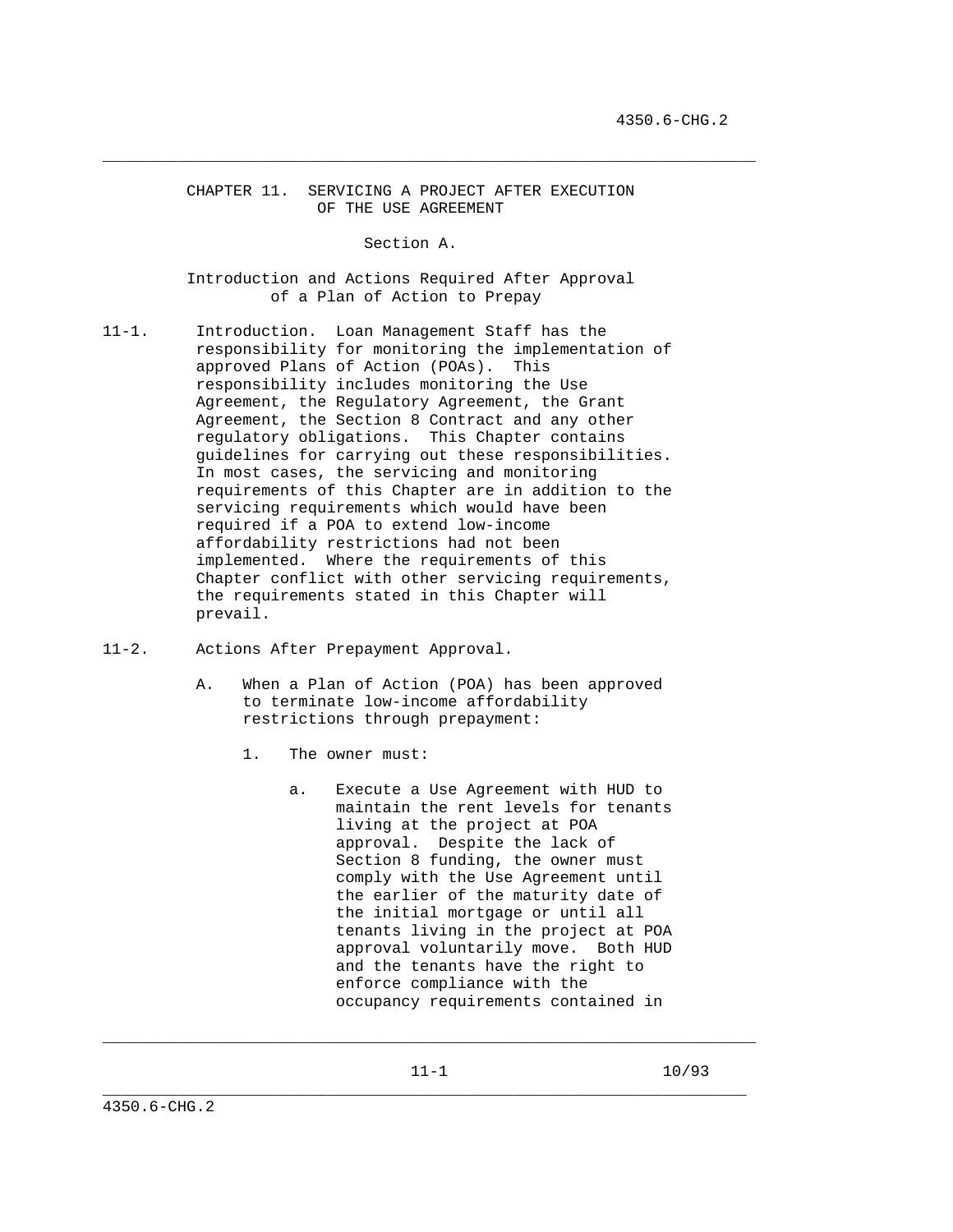the Regulatory Agreement, Use Agreement, and HUD Handbook 4350.3.

\_\_\_\_\_\_\_\_\_\_\_\_\_\_\_\_\_\_\_\_\_\_\_\_\_\_\_\_\_\_\_\_\_\_\_\_\_\_\_\_\_\_\_\_\_\_\_\_\_\_\_\_\_\_\_\_\_\_\_\_\_\_\_\_\_\_\_\_\_\_

- b. Limit rent increases for current tenants to the restrictions cited in Paragraph 8-13.A.1. If additional income is needed to cover increased operating costs, it must be derived from increased rents charged to tenants who initially occupy the project after POA approval.
- 2. The Loan Management staff will:
	- a. Inform tenants of the rent protection which HUD and the owner must ensure that they receive, using Appendix 10-1, Notification to Tenants of Acceptance of Prepayment. If, after the owner prepays the mortgage, the tenant is paying rents higher than those allowed by Paragraph 8-13.A.1., the tenant should notify the Loan Management Branch which will take appropriate actions in accordance with Paragraph b. below.
	- b. Contact the Preservation Division for further guidance if it has questions about such cases, since Field Offices do not have the authority to take necessary actions.
- B. When an owner is allowed to prepay due to lack of funding or an inability to sell a project, in accordance with Paragraphs 7-14 and 7-15 or Paragraph 8-31, HUD is obligated to regulate rents for certain protected tenants who were living in the project at the time of the Initial NOI submission and who continue to reside at the project. The rents are limited for a period of three years in accordance with Paragraph 10-4.
	- 1. The protected tenants are those living in projects located in areas designated as low-vacancy in accordance with Paragraph 11-12 and special needs tenants living in all projects.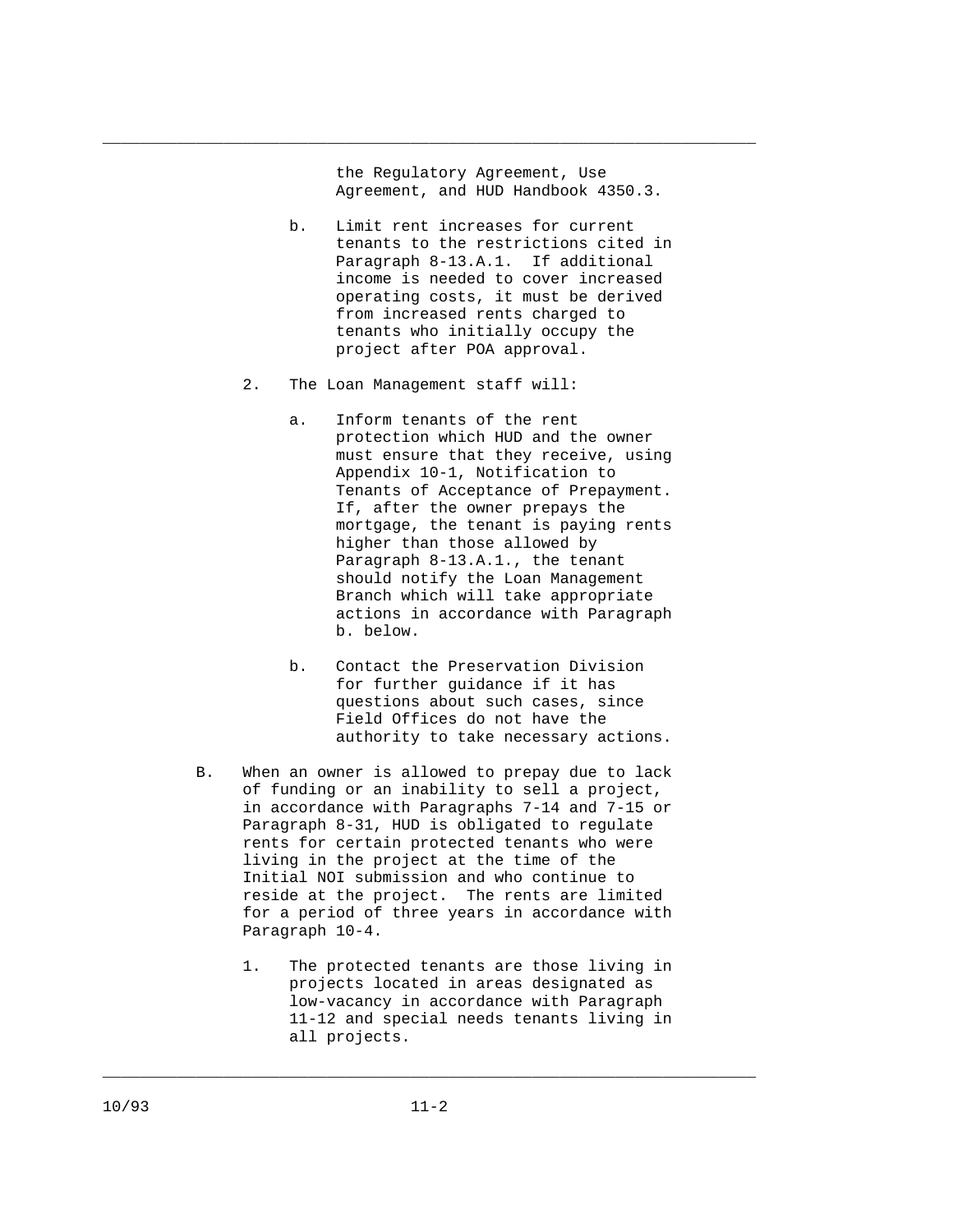2. Rent increases for tenants who remain in the project or to whom the owner provides a replacement unit in another project, will be limited to the application of the Operating Cost Adjustment Factor (OCAF), established in accordance with Paragraph 11-7.C.1., to the portion of the rent attributable to operating expenses. The owner should contact HUD annually to receive the updated OCAF. It may be necessary for the owner to subsidize the rents of tenants to whom they provide a replacement unit, in order to meet this requirement.

\_\_\_\_\_\_\_\_\_\_\_\_\_\_\_\_\_\_\_\_\_\_\_\_\_\_\_\_\_\_\_\_\_\_\_\_\_\_\_\_\_\_\_\_\_\_\_\_\_\_\_\_\_\_\_\_\_\_\_\_\_\_\_\_\_\_\_\_\_

\_\_\_\_\_\_\_\_\_\_\_\_\_\_\_\_\_\_\_\_\_\_\_\_\_\_\_\_\_\_\_\_\_\_\_\_\_\_\_\_\_\_\_\_\_\_\_\_\_\_\_\_\_\_\_\_\_\_\_\_\_\_\_\_\_\_\_\_\_\_

- 3. If a tenant is paying more than the regulated rent, or if the owner is not providing other required protection, the tenant should notify the Loan Management Branch which will take the appropriate actions. If the Loan Management staff have questions about such cases, they should contact the Preservation Division for further guidance, since the Field Offices do not have the authority to take necessary actions.
- C. Revised Tenant Leases. For all approved prepayments of the mortgages or terminations of mortgage insurance contracts, the owner must propose the language which will be inserted into or appended to tenant leases to advise tenants of the changes in lease terms. These lease terms must specify the protection the owner will guarantee the tenant. This protection must include limitations on rent increases and restrictions on involuntary displacements in accordance with Chapter 10. If the proposed lease language meets these conditions, Loan Management staff will provide written approval to the owner prior to the prepayment. The prepayment of the mortgage may not be accepted until Loan Management staff reviews and approves the lease language. At the discretion of the Chief, Loan Management Branch, Field Counsel advice and concurrence on the lease language may be obtained. The Loan Management staff is relieved of all further monitoring responsibilities for the project and need only investigate if notified of a violation.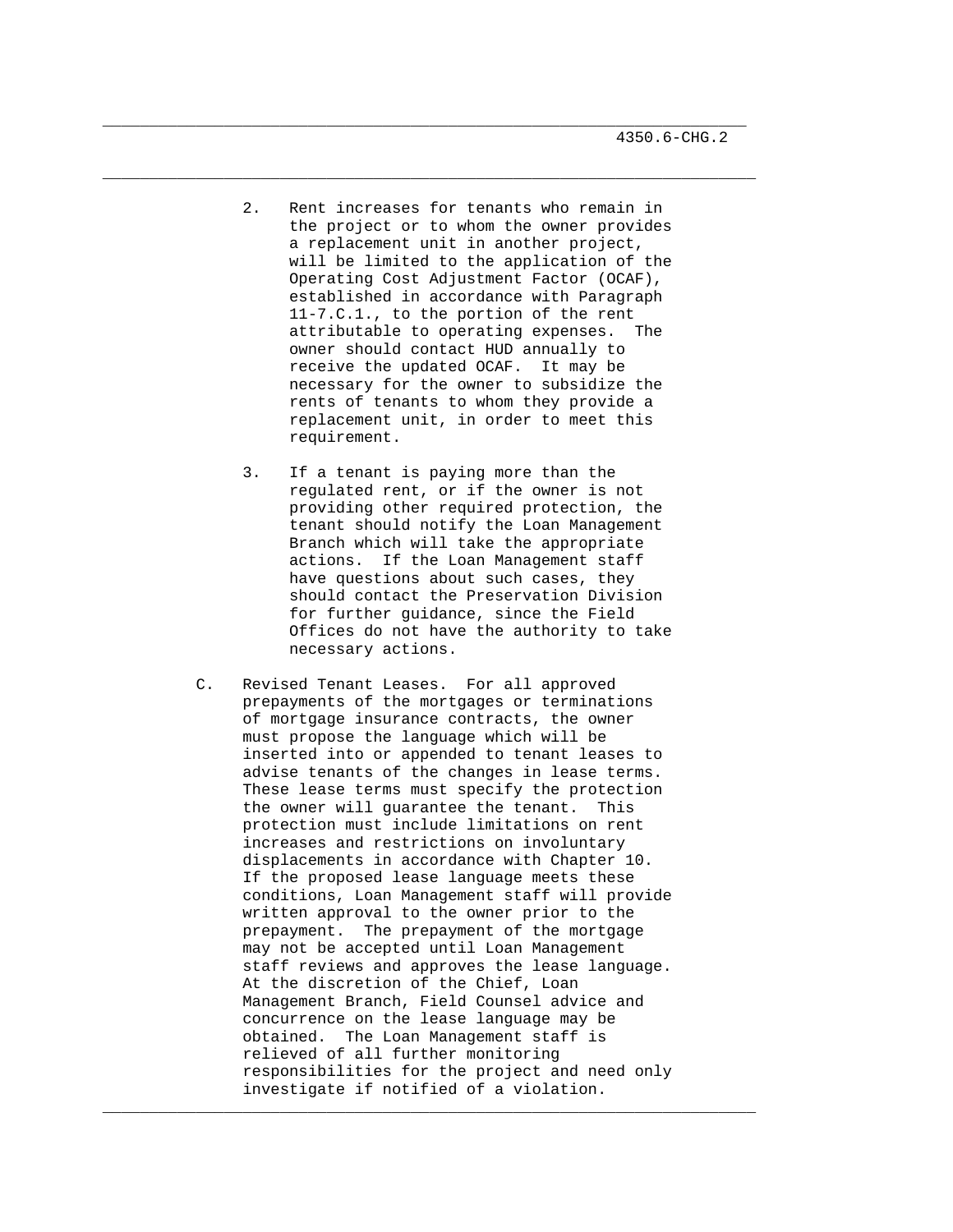4350.6-CHG.2

 Section B. Projects in Which Low-Income Affordability Restrictions Have Been Extended

- 11-3. Monitoring Projects after Approval of a Plan of Action (POA) to Extend Low-Income Affordability Restrictions Through Retention or Sale. The date of POA implementation will be the same date the Use Agreement is executed. The Loan Management staff must monitor the project in accordance with the remainder of this Chapter for its remaining useful life.
	- A. Projects Which are Sold. Within 90 days of POA approval, the Transfer of Physical Assets (TPA) and the loan must be closed, and the Use Agreement, Amended Regulatory Agreement and Section 8 contract must be signed. LOG date Use Agreement is executed If the Section 241 loan cannot be closed within 90 days of POA approval, except for reasons beyond the owner's control, HUD will rescind the POA approval and the owner must wait six months before submitting another Initial NOI. Please note that since loan commitments must be obtained prior to POA approval, a lender's inability to close the loan within the required time would not automatically be considered a reason beyond the owner's control.
	- B. Projects Which are Retained by the Owner. There is no time limit for the closing of the Section 241(a) or 241(f) loan nor for the execution of the Use Agreement, Amended Regulatory Agreement, and Section 8 Contract.

\_\_\_\_\_\_\_\_\_\_\_\_\_\_\_\_\_\_\_\_\_\_\_\_\_\_\_\_\_\_\_\_\_\_\_\_\_\_\_\_\_\_\_\_\_\_\_\_\_\_\_\_\_\_\_\_\_\_\_\_\_\_\_\_\_\_\_\_\_\_

11-4. Tenant Income Profile. Records for tenant income profiles must be maintained at the project office along with tenant income data. The Loan Management staff will review tenant income profiles during occupancy reviews or in response to complaints received, to ensure that the proportion of tenant income levels shown in the profile conforms to that contained in the Use Agreement. This limitation will not prohibit the owner from renting to a higher proportion of very low-income families and persons if it so desires.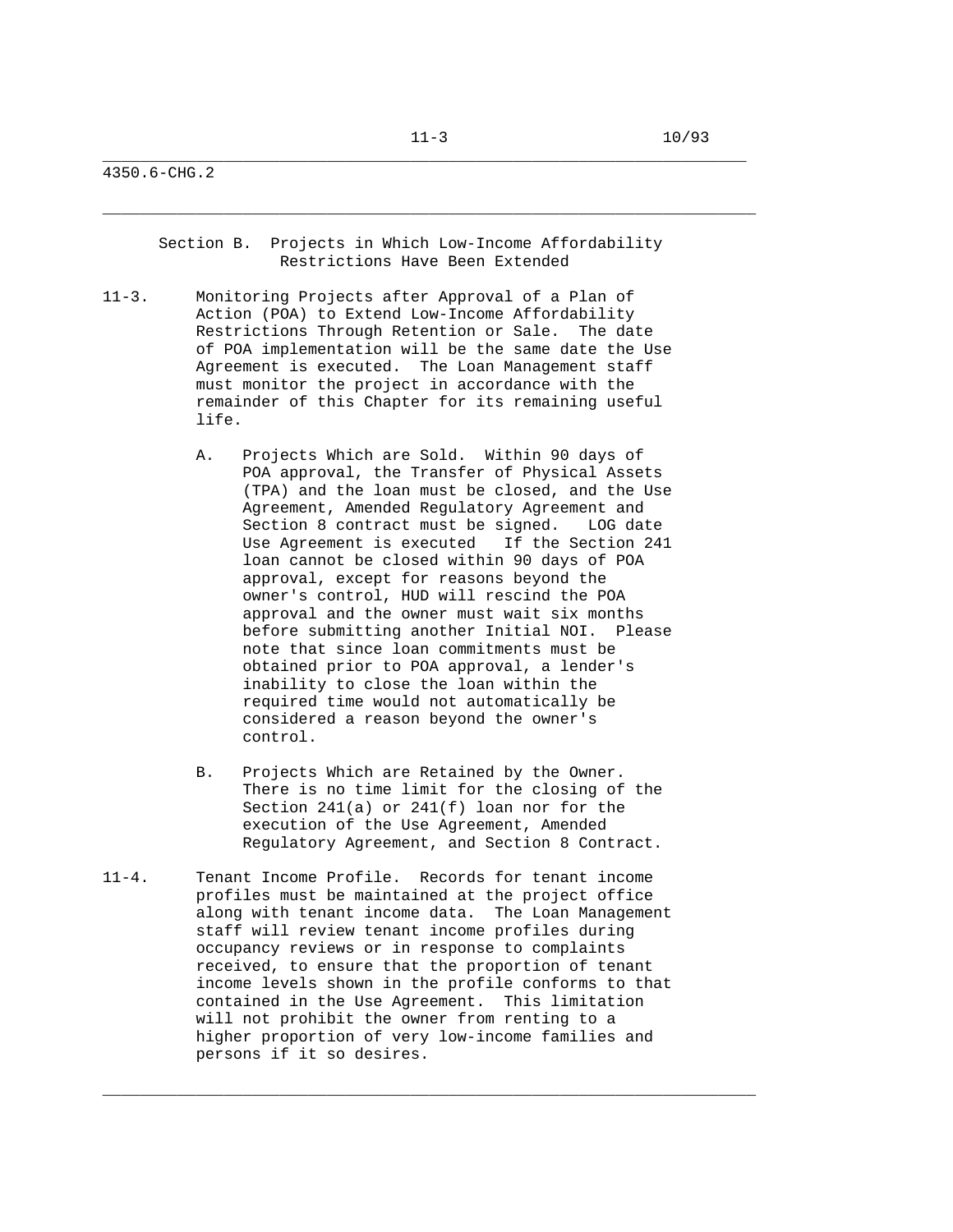A. The Loan Management staff must monitor to ensure that the profile requirements are met, to the greatest extent possible, as tenant turnover takes place. That is, tenant selection should result in the same proportion of very low-, low-, and moderate-income families and persons residing in the project as determined in the tenant profile established in accordance with Paragraph 8-27.

\_\_\_\_\_\_\_\_\_\_\_\_\_\_\_\_\_\_\_\_\_\_\_\_\_\_\_\_\_\_\_\_\_\_\_\_\_\_\_\_\_\_\_\_\_\_\_\_\_\_\_\_\_\_\_\_\_\_\_\_\_\_\_\_\_\_\_\_\_

\_\_\_\_\_\_\_\_\_\_\_\_\_\_\_\_\_\_\_\_\_\_\_\_\_\_\_\_\_\_\_\_\_\_\_\_\_\_\_\_\_\_\_\_\_\_\_\_\_\_\_\_\_\_\_\_\_\_\_\_\_\_\_\_\_\_\_\_\_\_

- B. A classification of very low-, low- or moderate-income is established for each tenant. The owner classifies tenants residing in the project at POA approval in accordance with Paragraph A. above, or upon occupancy, for those entering the project after POA approval. A tenant's classification remains the same for purposes of the tenant profile for as long as the tenant resides at the project, regardless of subsequent changes in income. Therefore, documentation of the income designation for each tenant must be maintained in the tenant file for as long as the tenant continues to reside at the project.
- C. Tenants, residing in the project at the time the tenant profile was selected and whose incomes exceeded 95 percent of area median income, are counted as moderate-income for purposes of developing the tenant profile. However, other potential tenants, with incomes at or above this level, may not be admitted after POA approval.
- D. All other applicable occupancy requirements of the Multifamily Housing Programs under which the mortgage was insured, which do not conflict with the criteria in Paragraphs A. through C. above, must be met in accordance with HUD Handbook 4350.3, Occupancy Requirements of Subsidized Multifamily Housing Programs. Such requirements must be integrated with the criteria cited in Paragraphs A. through C. above. For example:
	- 1. Separate waiting lists must be maintained for each income category required by the tenant profile.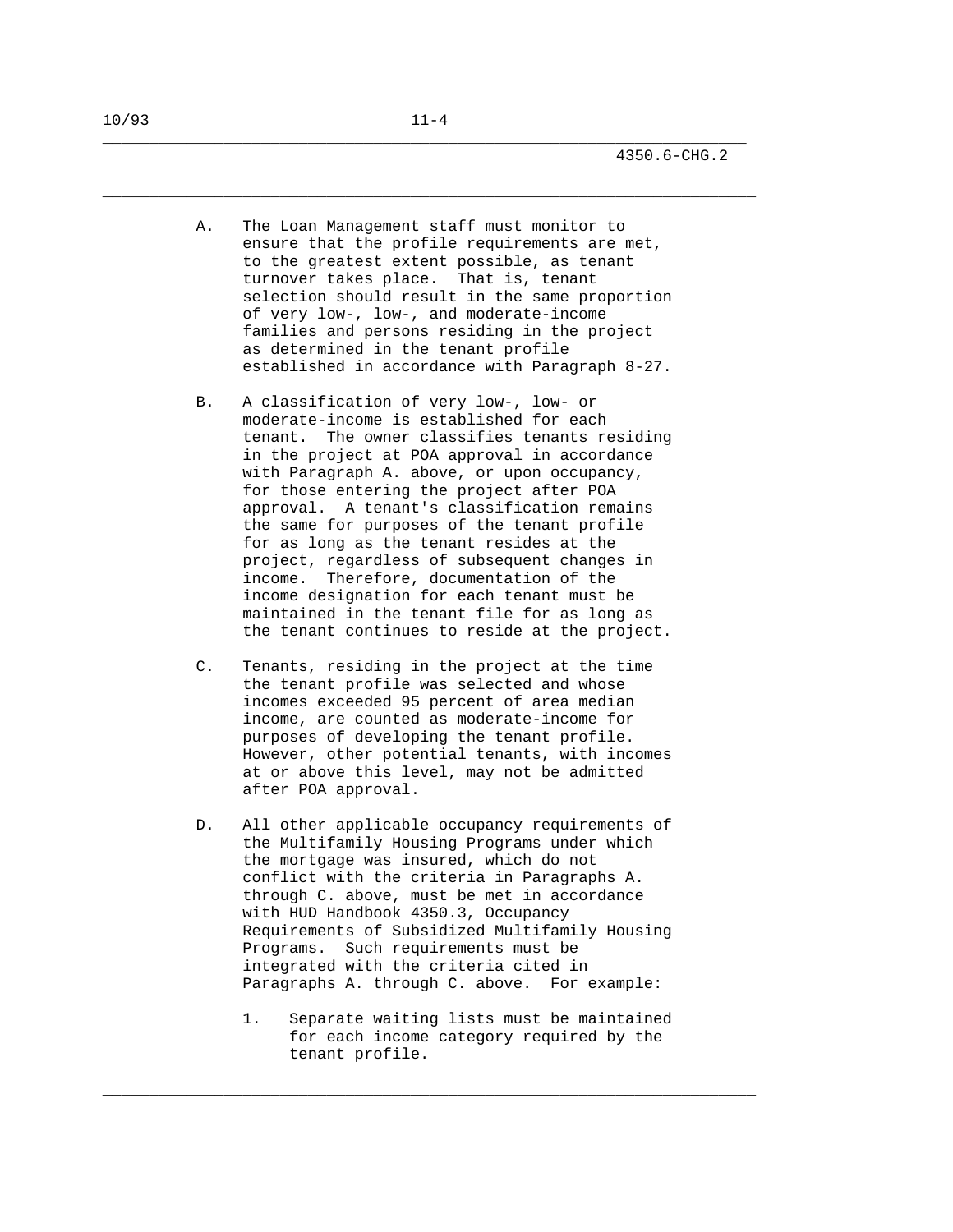4350.6-CHG.2

- 2. Within each income category, other preferences and priorities in effect prior to the preservation process, will be maintained.
	- a. Unit Size. Within each income category, tenant selection should be made to meet appropriate unit-size requirements.
	- b. Military and other Federal and Local Preferences. Other preferences will continue to be used, within the appropriate income category and unit size.
- 3. If a Section 8 unit becomes available (e.g., due to increase in a low-income tenant's income) and is not needed for a tenant designated as very low- or low-income on the tenant profile, it must be assigned in accordance with the occupancy policies established in HUD Handbook 4350.3, Occupancy Requirements.
- 4. Tenant selection must be done in accordance with established occupancy policy so long as the tenant profile is not violated.
- 5. Tenant profile waivers, and waivers to admit above moderate-income tenants to the project, will be handled as all other waivers for occupancy.
- 11-5. Availability of Section 8 Rental Assistance to Tenants. HUD will ensure that the Section 8 Housing Assistance Payment (HAP) Contract has sufficient funding through Section 8 LMSA to provide Section 8 rental assistance for all tenants designated as very low- or low-income on the tenant profile list and for the number designated very low- and low-income families on the tenant profile. HUD will fund the HAP contract at this level even if the entire amount of the rental assistance is not needed at the project immediately after POA approval for reasons such as: (1) the existence of vacant units in the project at POA approval; (2) some of the eligible tenants hold Section 8 vouchers or certificates; (3) the Section 8 gross rent for the unit does not exceed 30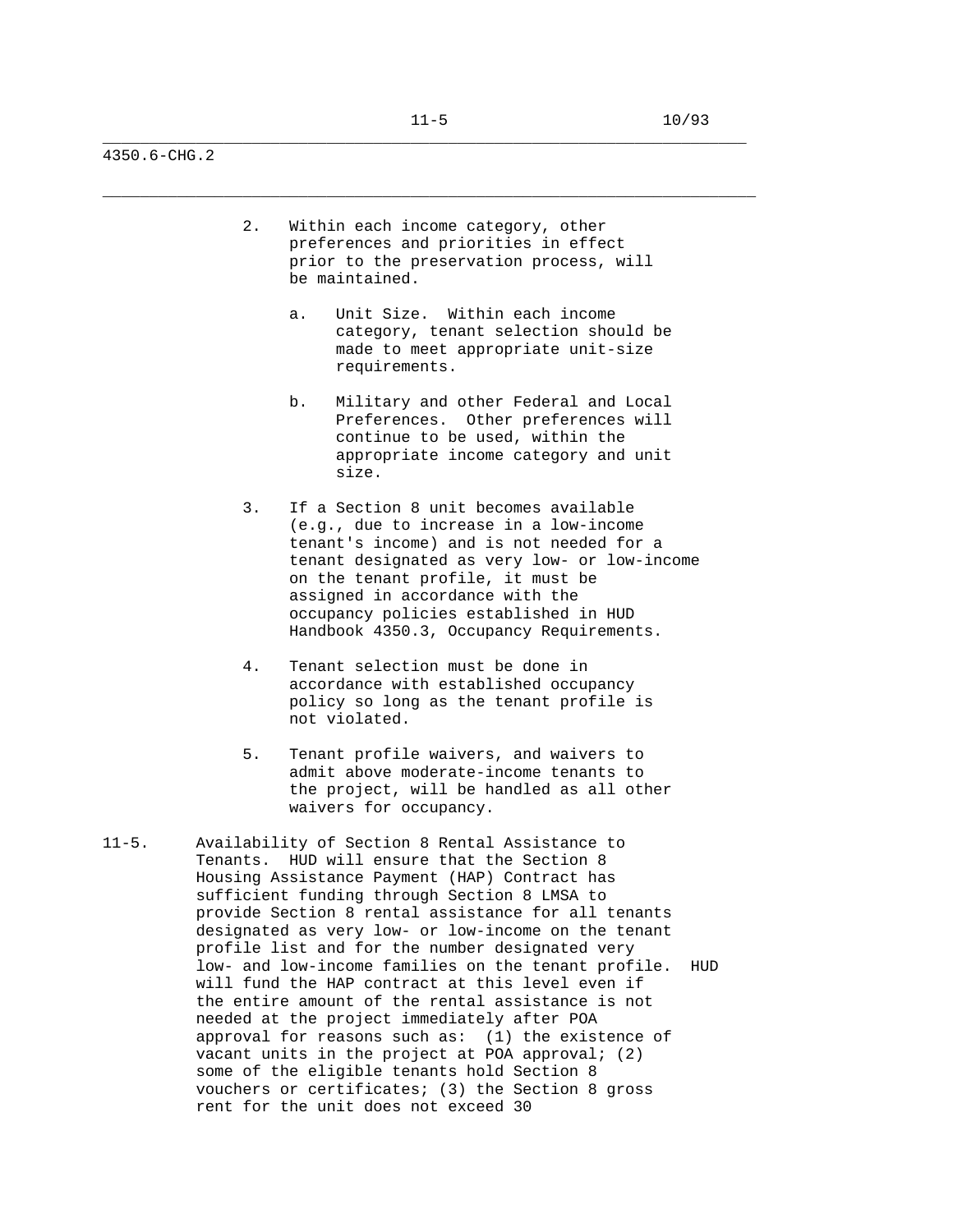\_\_\_\_\_\_\_\_\_\_\_\_\_\_\_\_\_\_\_\_\_\_\_\_\_\_\_\_\_\_\_\_\_\_\_\_\_\_\_\_\_\_\_\_\_\_\_\_\_\_\_\_\_\_\_\_\_\_\_\_\_\_\_\_\_\_\_\_\_\_

 percent of the tenant's AMI; or (4) the number of Section 8 units needed to fulfill the tenant profile requirement is not needed immediately for the current very low- and low- income tenants. The unused portion of the Section 8 HAP contract will be held in abeyance and used as needed. A condition of approval of the POA is that the owner agrees to extend the low-income affordability restrictions at the project throughout the remaining term of the Use Agreement executed in accordance with Paragraph 8-30. The owner will achieve this objective by providing Section 8 LMSA rental assistance for the number of units indicated in the Use Agreement. The Loan Management staff must monitor the project to ensure that the owner honors this commitment.

- A. Eligibility for Section 8 project-based rental assistance is different under the Preservation program from that of other HUD programs in that all tenants designated very low- or low- income on the tenant profile are eligible. The owner must provide the Section 8 LMSA units to all of the very low- and low-income residents who would pay more than 30 percent of their adjusted monthly income (AMI) for total tenant payment (TTP) after approval of the POA, whether the tenant resides in the project at POA approval or satisfies a very low- or low-income allocation on the tenant profile upon entering the project.
	- 1. Tenants who are eligible for Section 8 rental assistance upon POA approval or upon entering the project after POA approval, retain their eligibility for Section 8 rental assistance until they move from the project. If these tenants' incomes increase so that their TTP exceeds the Section 8 Gross Rent, the Section 8 rental assistance may be suspended. However, if income decreases again so that their TTP is lower than the Section 8 Gross Rent, these tenants would be eligible for Section 8 rental assistance at whatever time the assistance is needed to reduce the tenants' TTP. Under Title VI, they must receive first priority for the rental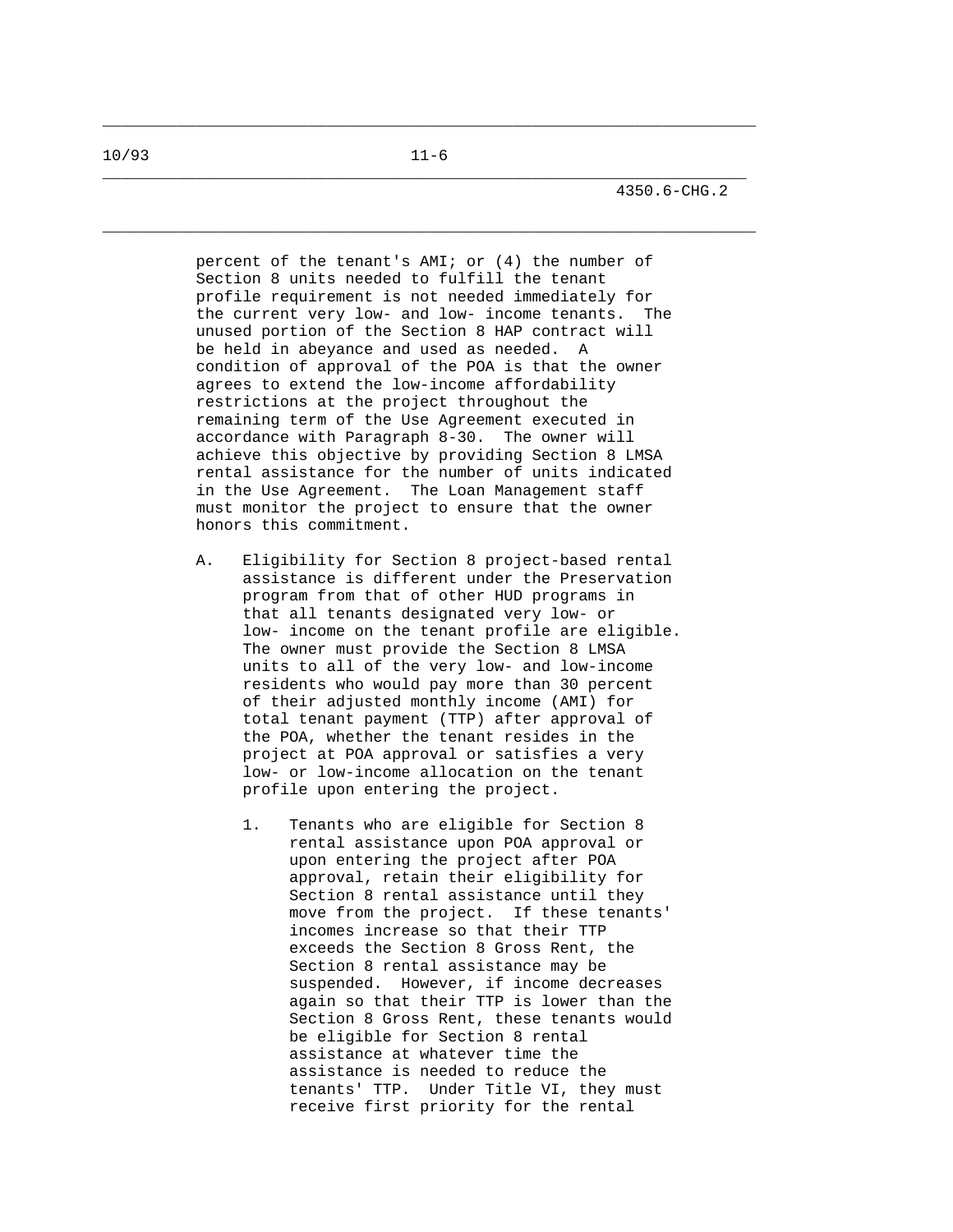assistance as soon as it becomes available.

|              |    | $11 - 7$                                                                        | 10/93 |
|--------------|----|---------------------------------------------------------------------------------|-------|
| 4350.6-CHG.2 |    |                                                                                 |       |
|              | 2. | Any tenant who is filling a moderate<br>income tenant profile allocation at POA |       |

- income tenant profile allocation at POA approval or initial occupancy, and whose income drops below the low-income limit for the area, must meet the Section 8 eligibility requirements in order to receive rental assistance. Since the tenant continues to fill a moderate-income allocation on the tenant profile, Section 8 assistance is not guaranteed.
- B. Section 8 LMSA Total Tenant Payment (TTP).
	- 1. The TTP for tenants receiving Section 8 will be calculated on Form HUD-50059-E. An exception to this policy will apply to tenants living at the project at POA approval where the rent is being phased in pursuant to Paragraph 2 below.
	- 2. For tenants living at the project at POA approval, if the required TTP represents an increase of over ten percent because the tenant was not receiving Section 8 rental assistance before POA approval ordinarily residents of Below Market Interest Rate (BMIR) Projects , any increase greater than ten percent will be phased in as described in Paragraph 11-8.D. For tenants who are currently being phased up to Section 8 rents (e.g., conversion from rent supplement to Section 8), the current phase-in should continue, and the phase-in due to approval of the POA, will not apply.
	- 3. As with other Section 8 programs, if the TTP for a Section 8 tenant is a negative amount, the owner will pay the tenant a utility reimbursement.
- C. Number of Units in the Section 8 Contract. HUD will not increase the number of units in a project-based Section 8 contract, after POA approval, to accommodate a greater number of tenants who need Section 8 rental assistance after POA approval.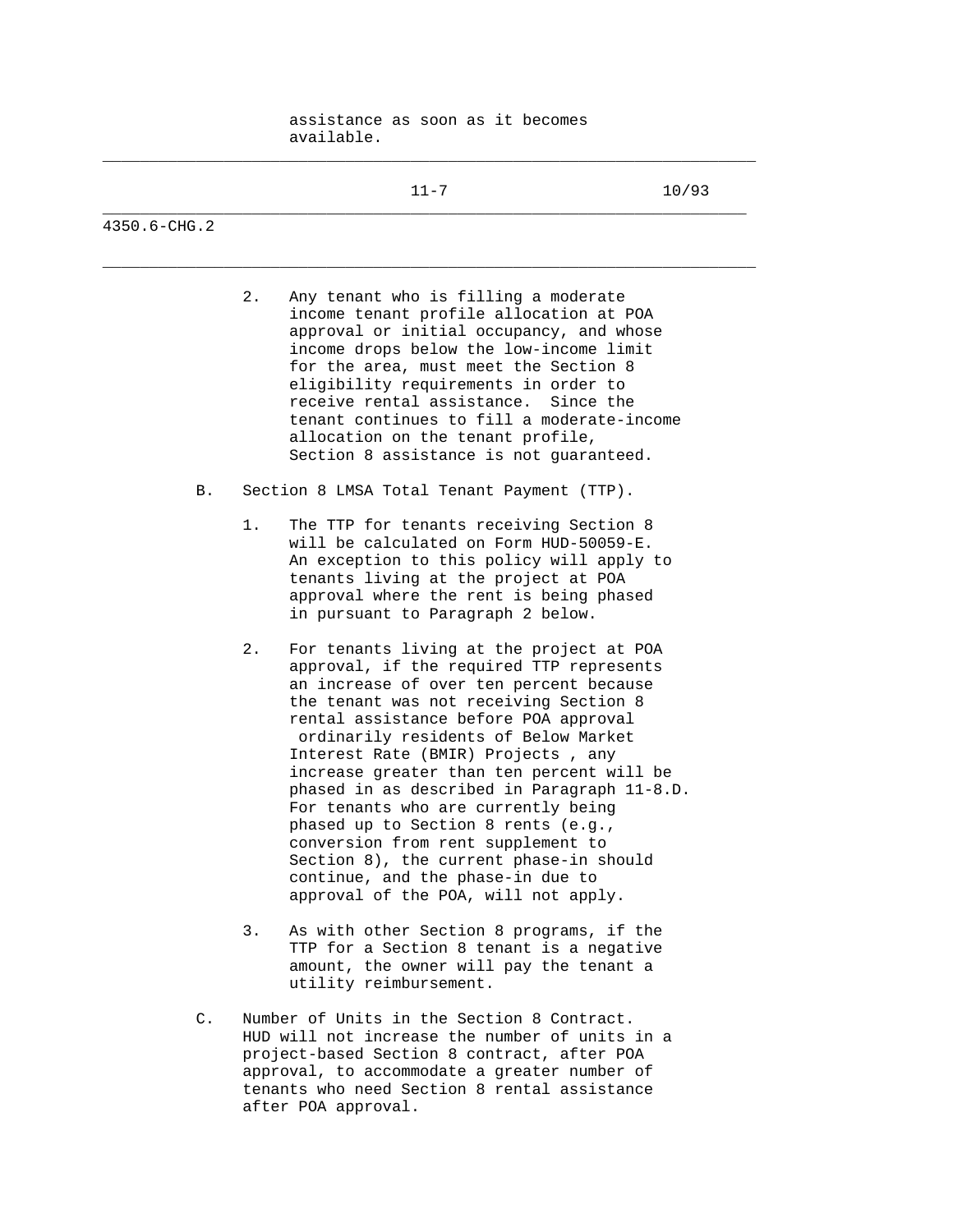\_\_\_\_\_\_\_\_\_\_\_\_\_\_\_\_\_\_\_\_\_\_\_\_\_\_\_\_\_\_\_\_\_\_\_\_\_\_\_\_\_\_\_\_\_\_\_\_\_\_\_\_\_\_\_\_\_\_\_\_\_\_\_\_\_\_\_\_\_\_

- 1. If incomes of tenants classified as moderate-income decrease, they may receive Section 8 LMSA rental assistance, if available in the current contract. Those tenants also may receive Section 8 vouchers or certificates, if available. However, to the extent practicable, when a moderate-income tenant's income decreases, the owner must continue to maintain the tenant profile while continuing to designate the tenant as moderate-income, as described in Paragraph 11-4.B. Therefore, it is possible that the tenants whose incomes decrease will not be able to receive Section 8 LMSA rental assistance because it must be given as a priority to tenants designated as very low- or low-income on the tenant profile.
- 2. Nothing may prevent an owner from renting to a higher proportion of very low-income tenants. However, these tenants would have to fill a moderate-income vacancy on the tenant profile and Section 8 rental assistance, if available, would have to be provided through Section 8 vouchers, certificates, or any unused Section 8 LMSA rental assistance not needed for a tenant designated as very low- or low-income.
- D. Tenants with Section 8 Vouchers or Certificates. Tenants who enter the project after POA approval with vouchers or certificates may be designated moderate-income on the tenant profile. Project rents for these purposes will be set at FMR level. It is to the owner's advantage to provide every tenant designated low- and very low-income on the tenant profile, with a Section 8 LMSA unit.
- 11-6. Total Tenant Payment for Moderate-Income Tenants. Loan Management staff will send the owner a copy of the Existing Section 8 Fair Market Rents (FMRs) whenever changes are published in the Federal Register. They will also send updated information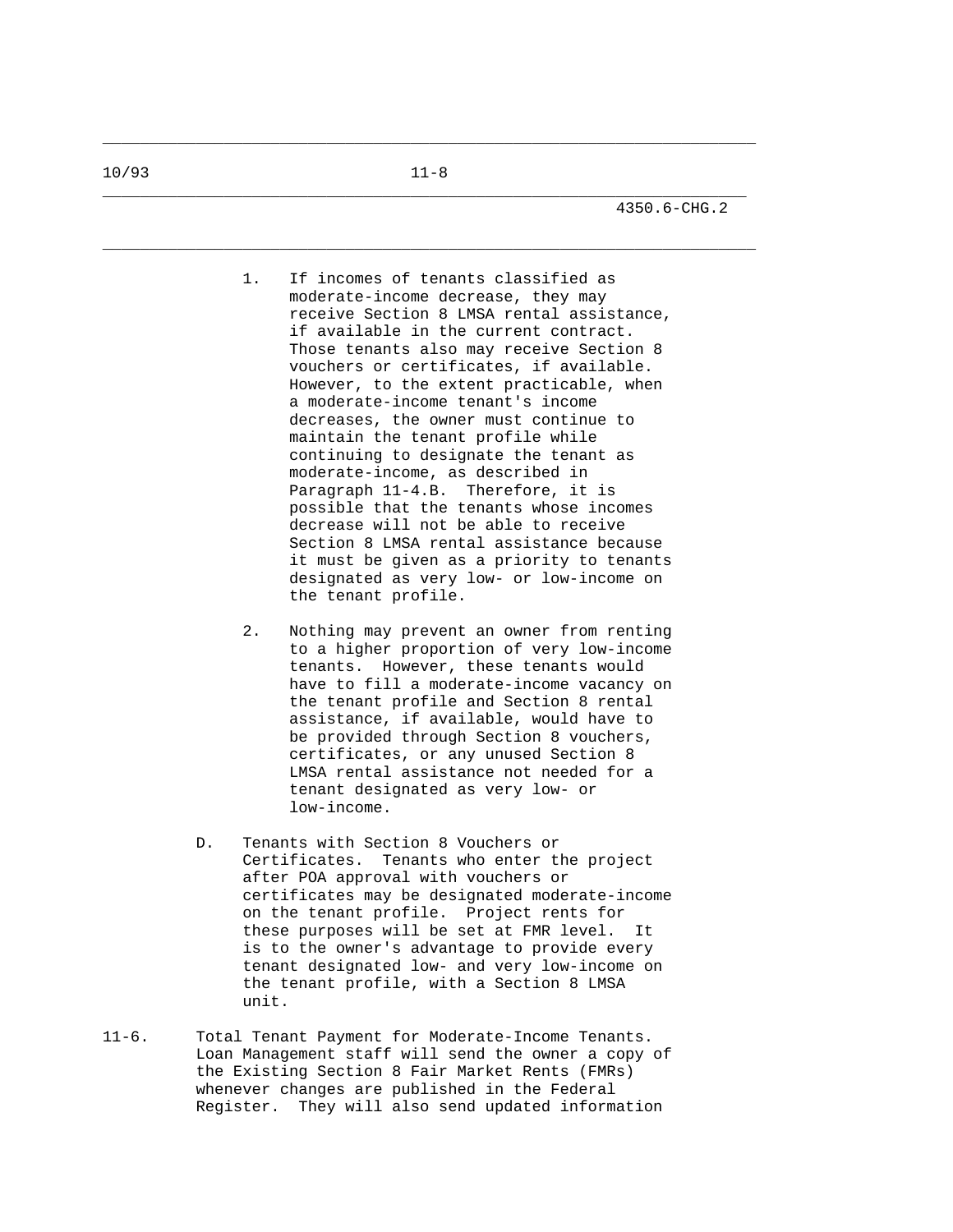\_\_\_\_\_\_\_\_\_\_\_\_\_\_\_\_\_\_\_\_\_\_\_\_\_\_\_\_\_\_\_\_\_\_\_\_\_\_\_\_\_\_\_\_\_\_\_\_\_\_\_\_\_\_\_\_\_\_\_\_\_\_\_\_\_\_\_\_\_\_

\_\_\_\_\_\_\_\_\_\_\_\_\_\_\_\_\_\_\_\_\_\_\_\_\_\_\_\_\_\_\_\_\_\_\_\_\_\_\_\_\_\_\_\_\_\_\_\_\_\_\_\_\_\_\_\_\_\_\_\_\_\_\_\_\_\_\_\_\_\_

11-9 10/93

4350.6-CHG.2

 changes are issued by the Economic and Market Analysis Division (EMAD). Except for tenants whose rents are being phased in, the owner will use Form HUD-90012, Appendix 11-3, to calculate tenant rents. Moderate-income tenants ordinarily will pay the lower of 30 percent of AMI (In BMIR projects, adjustments to income will be made in the same manner as for Section 236 Projects.) or the FMR for TTP, with the following four exceptions:

- A. After POA approval, rent increases will be phased in, as described in Paragraph 8-18.A.7.
- B. If a moderate-income tenant's income decreases substantially and Section 8 rental assistance is unavailable, the tenant will make a TTP not less than the Minimum Rent, unless the FMR is lower. Minimum Rent will be set at 30 percent of the Section 8 low-income limit for the applicable family size adjusted by family allowances, in accordance with Paragraph 8-18.A.13.
- C. Any tenant who refuses to certify or recertify income, will be charged the FMR. If such a tenant is subject to a phase-in of rents, 30 percent of AMI will be assumed to equal the FMR for the unit type and this amount will be the target rent.
- D. No moderate-income tenant's rent will decrease as a result of the POA approval.
- 11-7. Determination of Project Rent, General Project Rent Increases and Section 8 Contract and Gross Rents. Paragraphs A. and B. below describe the method for calculating Preservation Project Rent (PPR), Paragraphs C.1. through C.6. describe the method for granting general project rent increases and Paragraph C.7. describes the method for determining Section 8 Gross Rents. Paragraph D. contains additional information relevant to project rent and rent increases.
	- A. Annual gross rent potential (GRP) after POA approval is determined in accordance with Paragraph 8-17.C.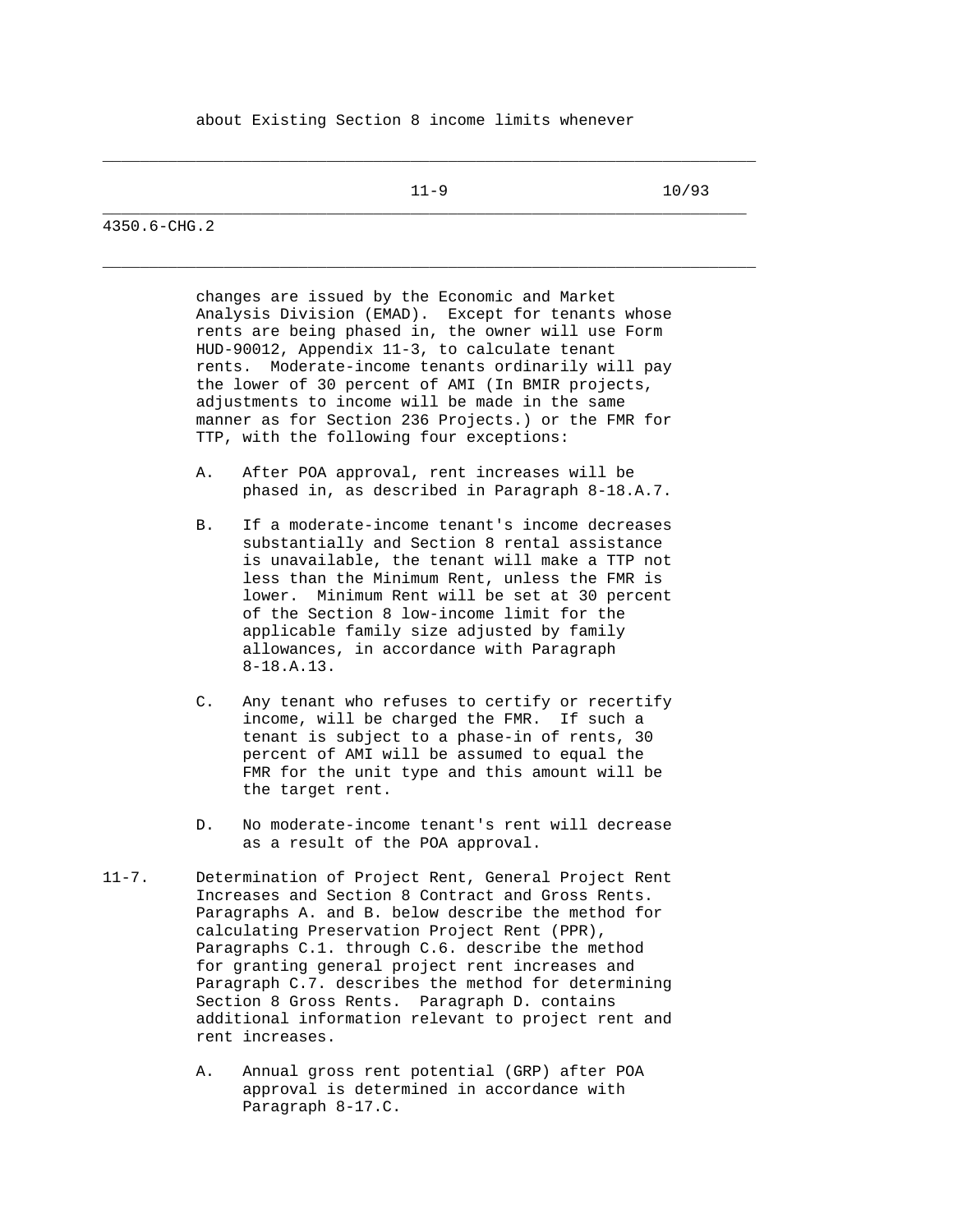\_\_\_\_\_\_\_\_\_\_\_\_\_\_\_\_\_\_\_\_\_\_\_\_\_\_\_\_\_\_\_\_\_\_\_\_\_\_\_\_\_\_\_\_\_\_\_\_\_\_\_\_\_\_\_\_\_\_\_\_\_\_\_\_\_\_\_\_\_\_ B. Preservation Project Rent may be calculated using lines A. through C. of Form HUD-90011, Calculation of Section 8 Gross Rents in Appendix 11-2. The PPR is derived by adding the sum of the annual utility allowances for all units to the GRP. C. Future increases for the annual GRP will be handled in the manner described below. No other rent increases (e.g., for increased operating expenses in mid-year) will be allowed. 1. Each year the EMAD will develop and publish an operating cost adjustment factor (OCAF) based on underwriting considerations and the Consumer Price Index (CPI) for metropolitan areas. 2. At least 60 days prior to the anniversary of implementation of the POA or the date a later rent increase is desired, the owner should request a determination of the next year's budgeted operating expenses from the Loan Management Branch. LOG receipt of request With this request the owner will submit requested utility allowances, along with documentation for the amount requested, a profile of the current occupancy of the units and a projection of anticipated occupancy of vacant units, which will meet the tenant profile. 3. Within 15 days of receipt of the request, Loan Management Branch will apply the most recent OCAF to the portion of the GRP attributable to operating expenses adjusted for vacancies, management fees, etc., and in the case of priority purchasers, to the oversight costs. If non-operating costs increase or decrease, e.g., a loan secured by the project is repaid, the budget will be adjusted for the change. The Loan Management staff must send the owner a letter notifying it

of the result. LOG date letter sent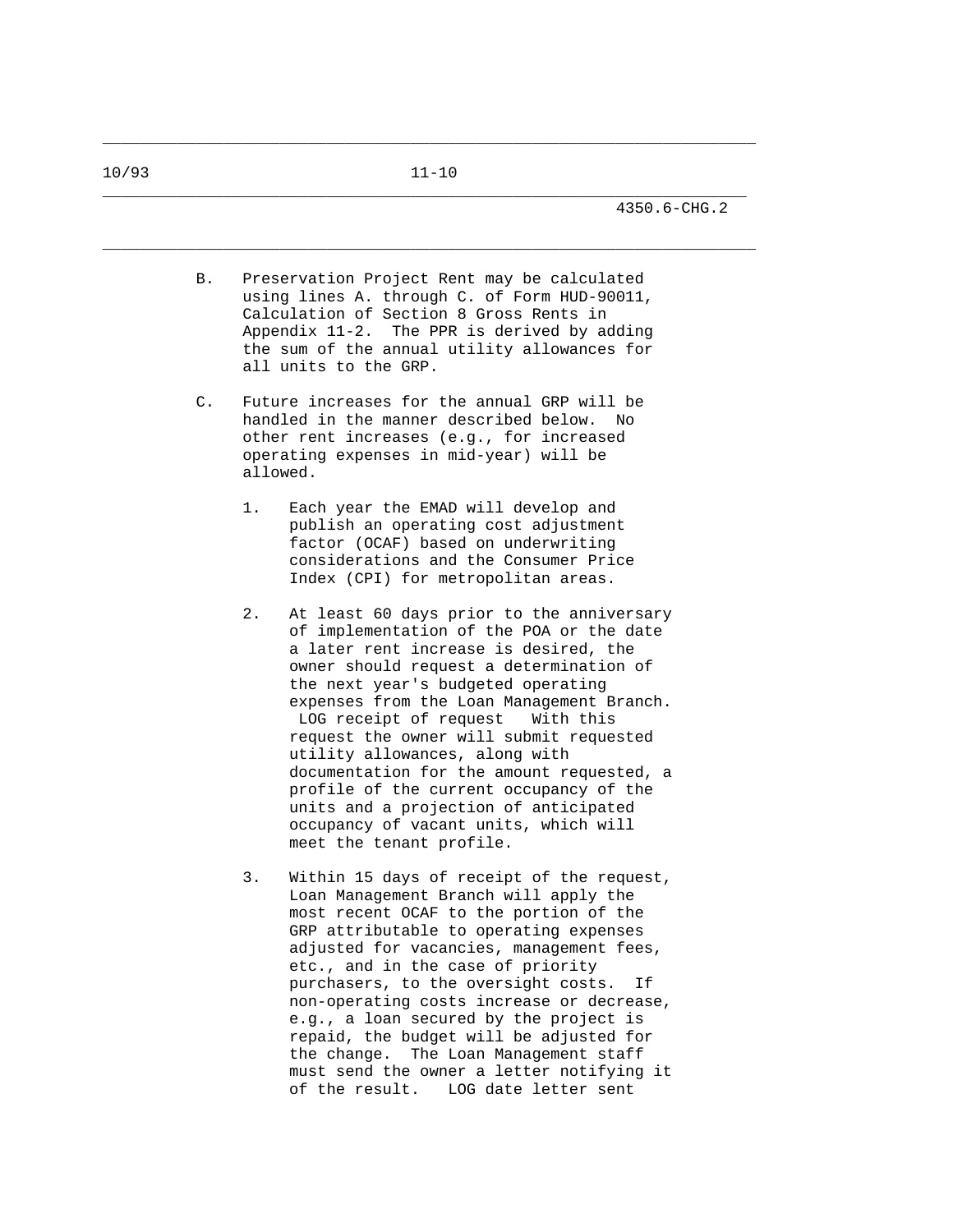\_\_\_\_\_\_\_\_\_\_\_\_\_\_\_\_\_\_\_\_\_\_\_\_\_\_\_\_\_\_\_\_\_\_\_\_\_\_\_\_\_\_\_\_\_\_\_\_\_\_\_\_\_\_\_\_\_\_\_\_\_\_\_\_\_\_\_\_\_\_

4350.6-CHG.2

- 4. Owner Appeals Operating Cost Adjustment Factor. If the owner finds that the HUD determined rent increase will not cover expenses and wishes to submit a formal appeal to request higher rents, it must do so within 30 days of receiving HUD's notification of the projected GRP. The project oversight costs portion of the submitted budget may never be increased more than the amount which results by applying the OCAF. Also, the percentage of the total rents which may be paid as management fees may not exceed the percentage determined at POA approval. The owner should request and Loan Management staff should evaluate requests for higher rents using the method set forth in Chapter 7 of HUD Handbook 4350.1 Insured Project Servicing Handbook. The resulting rents, if approved, will remain in effect until the following year's OCAF is applied.
- 5. Using OCAF in Subsequent Years.
	- a. For the second and all subsequent years, the OCAF will be applied by Loan Management staff to the adjusted operating budget amount derived by using the OCAF in the prior year. Specifically, any operating cost increases approved as a result of an appeals process will not be used in determining the GRP for the next year. If the owner determines that the next year's increase will not cover expenses, it must file another appeal. The owner must follow this procedure for all future rent increases until the GRP is at a level where it would have been if all rent increases had been based on application of the OCAF.
	- b. Example:

 Budget for Year 1: Adjusted Operating Costs: \$300,000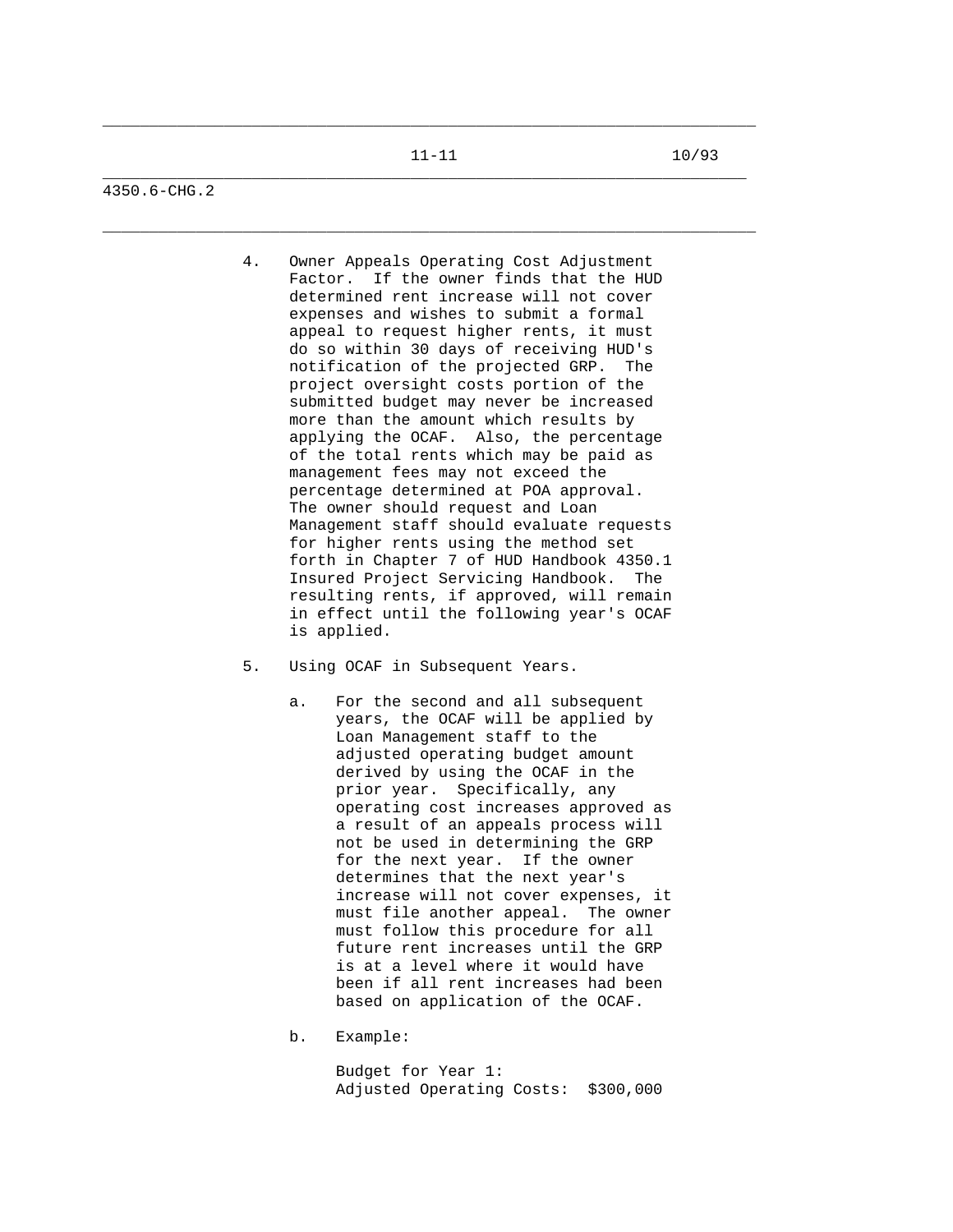\_\_\_\_\_\_\_\_\_\_\_\_\_\_\_\_\_\_\_\_\_\_\_\_\_\_\_\_\_\_\_\_\_\_\_\_\_\_\_\_\_\_\_\_\_\_\_\_\_\_\_\_\_\_\_\_\_\_\_\_\_\_\_\_\_\_\_\_\_\_

4350.6-CHG.2

 For Year 2: OCAF = 1.087 Based on OCAF, adjusted operating costs: \$300,000 x 1.087 = \$326,100 Owner justifies a budget, which is approved with \$350,000 operating costs. For Year 3: OCAF = 1.069 Based on OCAF, adjusted operating costs:  $$326,100 \times 1.069 = $348,601$  Owner justifies a budget, which is approved with \$370,000 operating costs. For Year  $4:$  OCAF =  $1.092$  Based on OCAF, adjusted operating costs: \$348,601 x 1.092 = 380,672 Expenses based on \$380,672 is used and OCAFs are applied in subsequent years. c. The owner may request rent increases based on the application of the OCAFs in accordance with Paragraphs a. and b. above on the anniversary of POA approval even if a previous rent increase request was made late or never made at all. For instance, the owner in the example in Paragraph b. would be eligible for the \$380,672 operating cost even if no rent increase request was submitted in Year 3.

 6. Loan Management Staff Calculates Preservation Project Rent. The PPR is calculated at each rent increase by adding the GRP and all utility allowances for the projected year using Form HUD-90011, Appendix 11-2. Increases in the utility allowance will be evaluated at the time of the rent increase. Owners must submit documentation of actual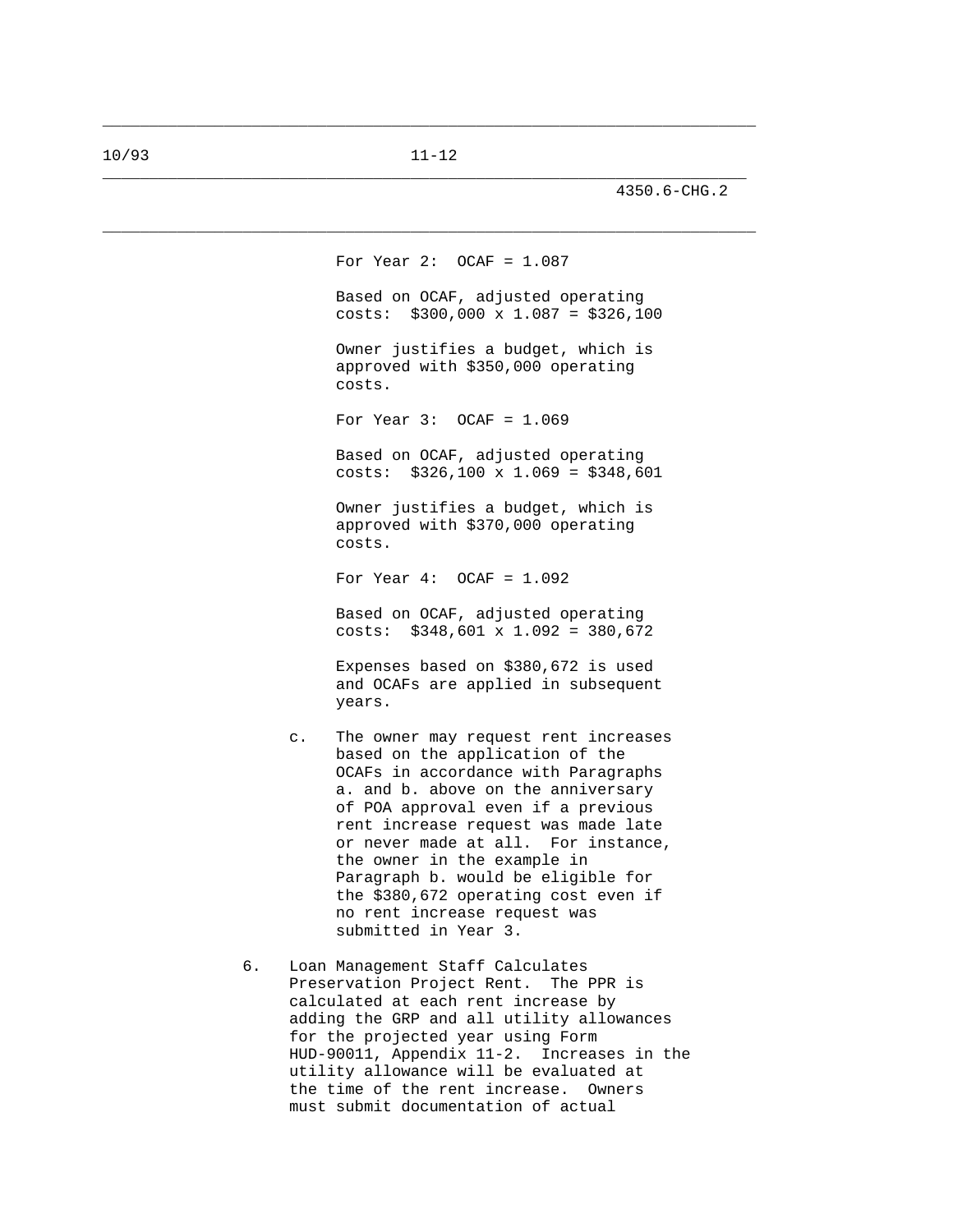## utility costs to justify the utility allowances requested.

\_\_\_\_\_\_\_\_\_\_\_\_\_\_\_\_\_\_\_\_\_\_\_\_\_\_\_\_\_\_\_\_\_\_\_\_\_\_\_\_\_\_\_\_\_\_\_\_\_\_\_\_\_\_\_\_\_\_\_\_\_\_\_\_\_\_\_\_\_\_

|              |                | $11 - 13$                                                                                                                                                                                                                                            | 10/93 |
|--------------|----------------|------------------------------------------------------------------------------------------------------------------------------------------------------------------------------------------------------------------------------------------------------|-------|
| 4350.6-CHG.2 |                |                                                                                                                                                                                                                                                      |       |
|              | 7.             | Loan Management staff will apportion<br>Section 8 Gross Rents to the unit sizes<br>to achieve the PPR by using form HUD<br>90011, Appendix 11-2 as follows:                                                                                          |       |
|              | а.             | Calculate the sum of the annual<br>rents projected to be paid by<br>moderate-income tenants as<br>determined in accordance with<br>Paragraph 8-17.C.2.;                                                                                              |       |
|              | b.             | Subtract the result in Paragraph a.<br>above from the PPR calculated in<br>Paragraph 6. above. For example:                                                                                                                                          |       |
|              |                | i.<br>Assume approved GRP is \$900,000<br>and the sum of annual utility<br>allowances are \$50,000 for a<br>PPR of \$950,000.                                                                                                                        |       |
|              |                | ii.<br>Projected rents for all<br>moderate-income tenants are<br>\$5,000.                                                                                                                                                                            |       |
|              |                | iii. Section 8 gross rents must be<br>established so that they total<br>\$945,000 (\$950,000 minus<br>$$5,000$ ).                                                                                                                                    |       |
|              | $\mathsf{C}$ . | Allocate the amount calculated in<br>Paragraph b. above to the gross<br>rents by unit size using the method<br>outlined in form HUD 90011, Appendix<br>$11 - 2$ .                                                                                    |       |
| D.           | 4350.3.        | Notification to tenants of rent increases must<br>be handled in accordance with HUD Handbook                                                                                                                                                         |       |
| $11 - 8$ .   |                | Tenant Rents. The Loan Management staff must<br>monitor tenant rents to ensure continued compliance<br>with all of the above requirements and their<br>interaction. During the rent phase-in period, the<br>owner should use Form HUD-90010, Owner's |       |

 Calculation of Tenant Rent Phase-In Due to Approval of POA in Appendix 11-1, to guarantee: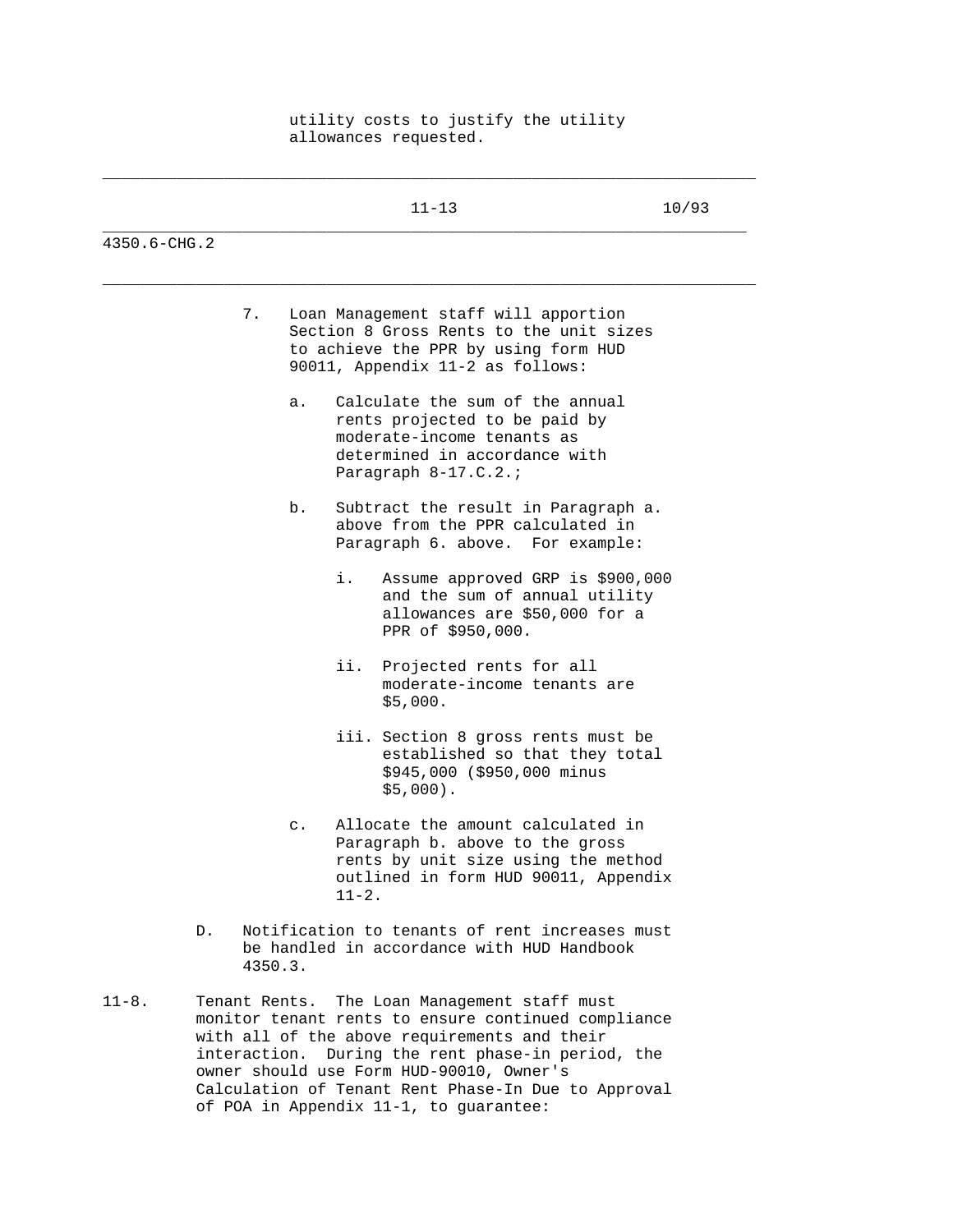A. Appropriate phase-in of rents, in accordance with Paragraph 8-18.A.7, for tenants whose TTP will increase more than 10 percent;

| 10/93 | $11 - 14$  |                                                                                                                                                                                                                                                                                                                                                                                                                                                                                                                                                                                                                                                                                                                                                                                              |  |  |  |  |
|-------|------------|----------------------------------------------------------------------------------------------------------------------------------------------------------------------------------------------------------------------------------------------------------------------------------------------------------------------------------------------------------------------------------------------------------------------------------------------------------------------------------------------------------------------------------------------------------------------------------------------------------------------------------------------------------------------------------------------------------------------------------------------------------------------------------------------|--|--|--|--|
|       |            | $4350.6 - CHG.2$                                                                                                                                                                                                                                                                                                                                                                                                                                                                                                                                                                                                                                                                                                                                                                             |  |  |  |  |
|       | <b>B</b> . | Annual tenant recertification;                                                                                                                                                                                                                                                                                                                                                                                                                                                                                                                                                                                                                                                                                                                                                               |  |  |  |  |
|       | C.         | Project rent increases granted in accordance<br>with Paragraph 11-7 above;                                                                                                                                                                                                                                                                                                                                                                                                                                                                                                                                                                                                                                                                                                                   |  |  |  |  |
|       | D.         | Appropriate interaction of the issues listed<br>in Paragraphs A. through C. above.<br>Form<br>HUD-90010, in Appendix 11-1, is designed to<br>achieve this interaction and enable the owner<br>to calculate the annual phase-in of the<br>tenant's TTP. The steps in this process are<br>as follows:                                                                                                                                                                                                                                                                                                                                                                                                                                                                                          |  |  |  |  |
|       |            | Determining Which Tenants Must Have Rents<br>1.<br>Phased In. Upon POA approval, the owner<br>will determine which tenants are paying<br>less than both FMR and 30 percent of AMI<br>for TTP. This determination is made<br>because any tenant already paying either<br>30 percent of AMI or FMR is paying the<br>target TTP and does not need to have rent<br>phased in. Primarily, moderate-income<br>tenants will be identified.<br>However,<br>tenants in BMIR projects who will begin<br>receiving Section 8 rental assistance as<br>a result of the POA approval will also be<br>PLEASE NOTE that in any<br>identified.<br>project in which tenants pay their own<br>utilities, a utility allowance must be<br>established, if none previously existed,<br>in order to determine TTPs. |  |  |  |  |
|       |            | 2.<br>Determining the Target TTP. The owner<br>will determine a target TTP for each<br>tenant identified as paying less than                                                                                                                                                                                                                                                                                                                                                                                                                                                                                                                                                                                                                                                                 |  |  |  |  |

 both FMR and 30 percent of AMI for the TTP. The target TTP is the payment the tenant would be expected to make at the end of the phase-in period if there were no rent increases nor changes in the tenant's income. This is the lower of 30 percent of AMI or FMR.

3. Determining the Percentage of Income to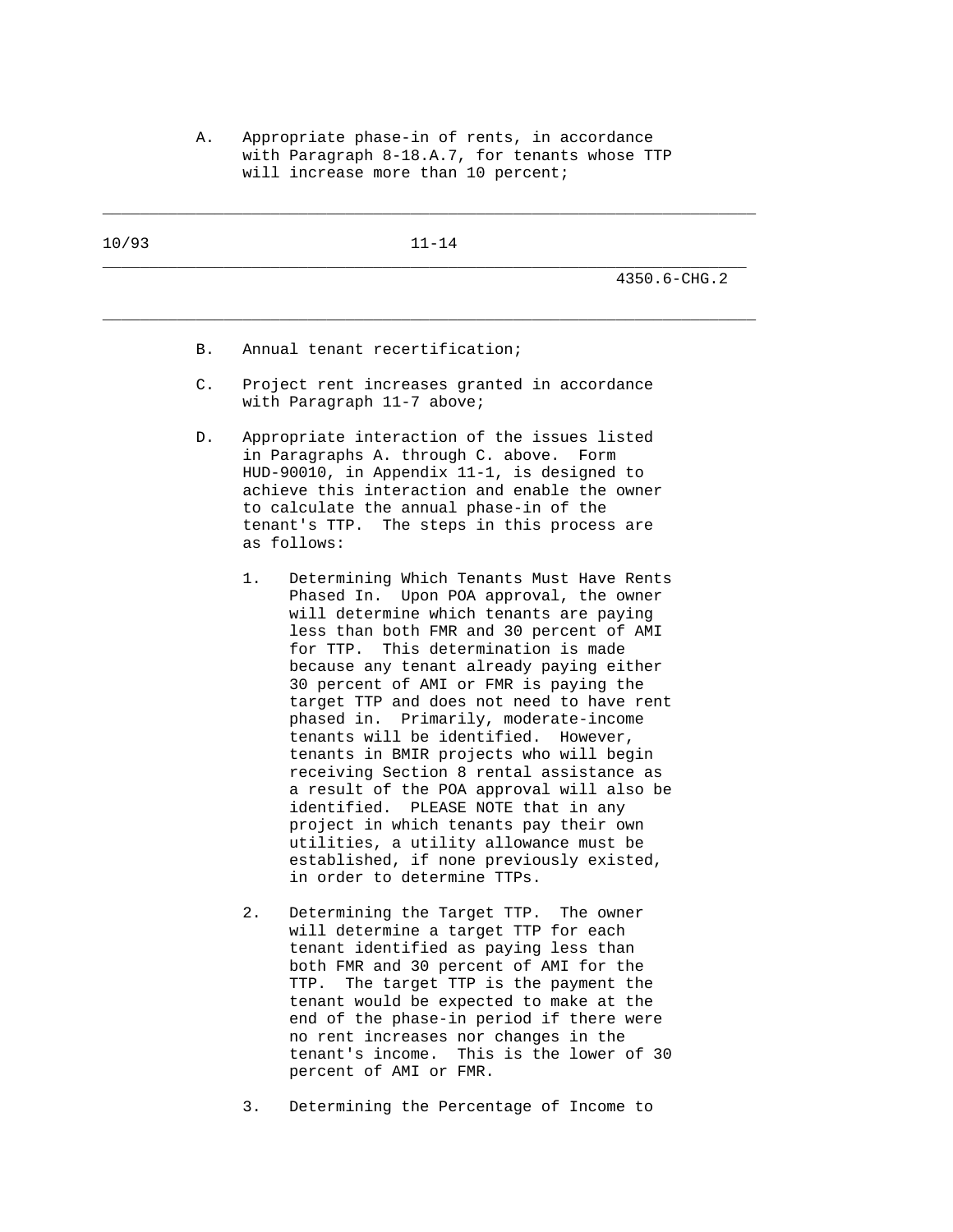be Paid During Phase-In.

 a. The phase-in requirements described in Chapter 8, Paragraph 8-18.A.7 and Paragraphs 1. and 2. above, will be used to determine the percentage of

| -<br>the contract of the contract of |  |
|--------------------------------------|--|
|                                      |  |

\_\_\_\_\_\_\_\_\_\_\_\_\_\_\_\_\_\_\_\_\_\_\_\_\_\_\_\_\_\_\_\_\_\_\_\_\_\_\_\_\_\_\_\_\_\_\_\_\_\_\_\_\_\_\_\_\_\_\_\_\_\_\_\_\_\_\_\_\_\_

\_\_\_\_\_\_\_\_\_\_\_\_\_\_\_\_\_\_\_\_\_\_\_\_\_\_\_\_\_\_\_\_\_\_\_\_\_\_\_\_\_\_\_\_\_\_\_\_\_\_\_\_\_\_\_\_\_\_\_\_\_\_\_\_\_\_\_\_\_\_

11-15 10/93

4350.6-CHG.2

 income the tenant would pay each year for TTP if there were no rent increases nor a change in the tenant's income. Percentage of income may be used in lieu of actual TTP to determine the phase-in because both methods yield the same results, as shown in the following example:

b. Example:

 Assume that at POA approval, a tenant's AMI is \$1000 and the tenant is paying \$200 for TTP.

 Target TTP: 30 percent of \$1000 = \$300

 Current TTP: 20 percent of \$1000 = \$200

 Since the \$100 increase is 50 percent of current TTP (greater than a 30 percent increase), it will be phased in over a three-year period.

 Amount of annual increase if no other factors change: \$100/3 = \$33.33; or 10 percent/3 =  $3.33$  percent of AMI

 At POA implementation, TTP becomes:  $$200 + $33.33 = 233.33$ ; or 20 percent + 3.33 percent = 23.33 percent

 At first anniversary, TTP becomes:  $$233.33 + $33.33 = $266.66$ ; or 23.33 percent + 3.33 percent = 26.67 percent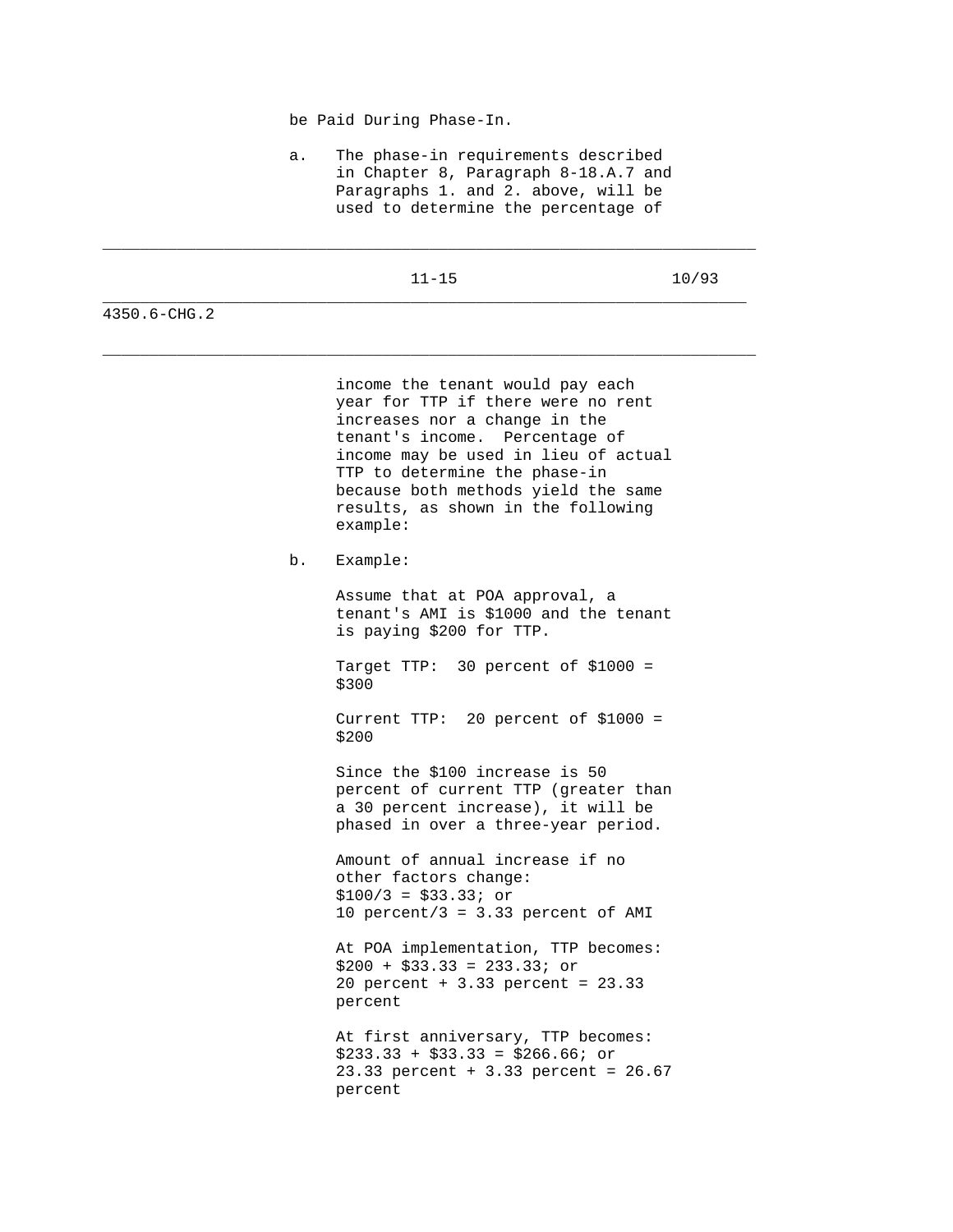10/93 11-16

\_\_\_\_\_\_\_\_\_\_\_\_\_\_\_\_\_\_\_\_\_\_\_\_\_\_\_\_\_\_\_\_\_\_\_\_\_\_\_\_\_\_\_\_\_\_\_\_\_\_\_\_\_\_\_\_\_\_\_\_\_\_\_\_\_\_\_\_\_

\_\_\_\_\_\_\_\_\_\_\_\_\_\_\_\_\_\_\_\_\_\_\_\_\_\_\_\_\_\_\_\_\_\_\_\_\_\_\_\_\_\_\_\_\_\_\_\_\_\_\_\_\_\_\_\_\_\_\_\_\_\_\_\_\_\_\_\_\_\_

\_\_\_\_\_\_\_\_\_\_\_\_\_\_\_\_\_\_\_\_\_\_\_\_\_\_\_\_\_\_\_\_\_\_\_\_\_\_\_\_\_\_\_\_\_\_\_\_\_\_\_\_\_\_\_\_\_\_\_\_\_\_\_\_\_\_\_\_\_\_

4350.6-CHG.2

- 4. Application of Calculated Percentages. At each anniversary of POA approval and at each recertification of income, the owner must apply the calculated percentages to the tenant's current certified income. If Loan Management Branch has approved a general project rent increase since POA approval, the owner must apply the rent increase factor, as described in Paragraph 5 below, to the calculated TTP.
- 5. Adjustment by Rent Increase Factor.

 A proportionate share of approved general project rent increases may be added to the tenant's TTP during phase-in but not after the phase-in is completed; i.e., until 30 percent of AMI or FMR is reached or the phase-in period ends. This will be accomplished as follows:

- a. PPR is determined for the period beginning at POA approval in accordance with Paragraphs 11-7.A. and B.
- b. General project rent increases will be granted and new PPRs will be calculated in accordance with Paragraphs 11-7.C.1. through 6.
- c. At the time of each general project rent increase during the phase-in period, Loan Management staff must determine a rent increase factor using Form HUD-90010-A, Appendix 11-1A, Section II, and provide it to the owner in the letter approving the rent increase. The owner will apply the factor to each tenant's phased-in TTP calculated in accordance with Paragraph 4. above.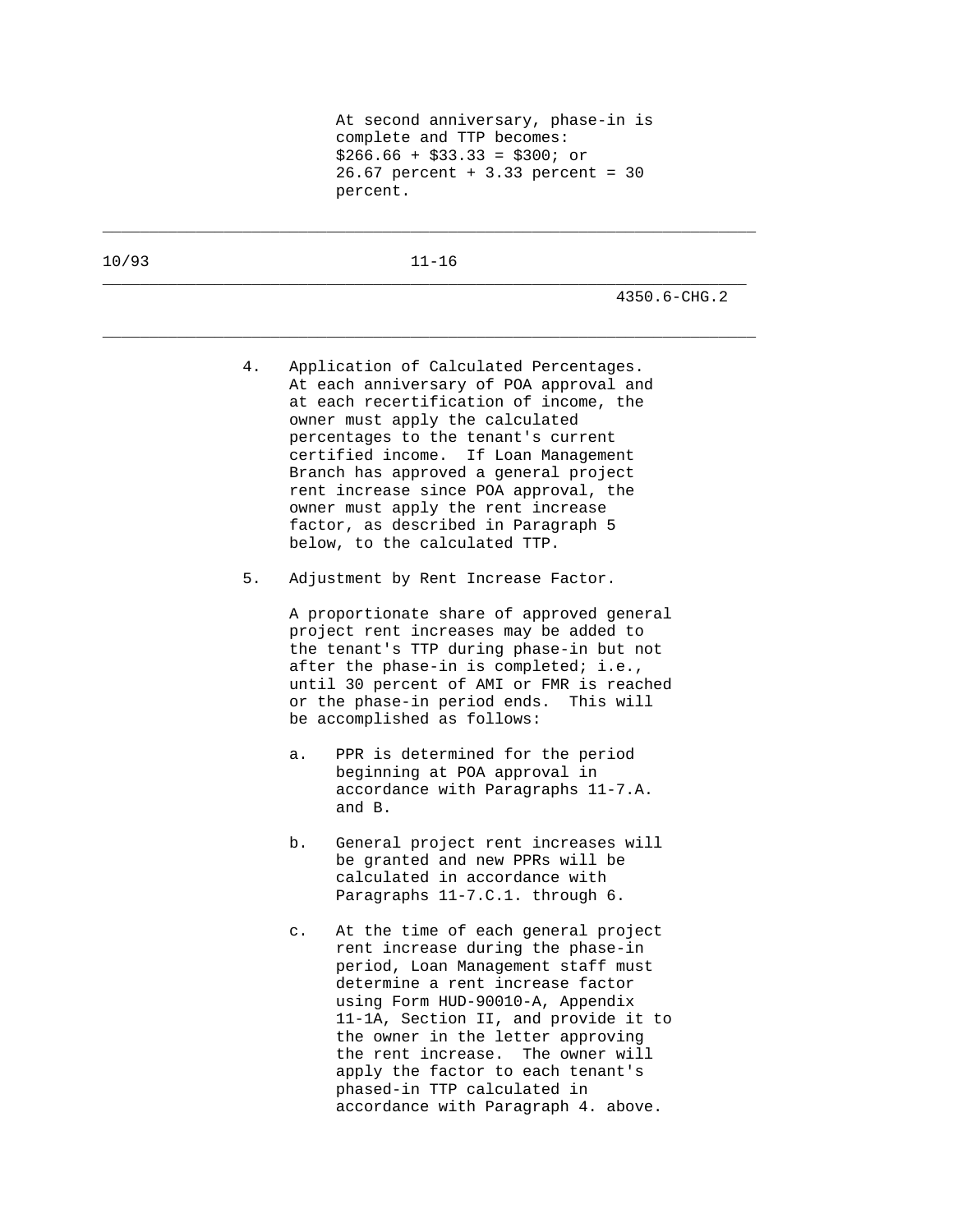|              | The factor is determined by:                                                                                                                                                                                                                                                                                                                                                                                                                                                                                                                                    |                     |  |  |  |
|--------------|-----------------------------------------------------------------------------------------------------------------------------------------------------------------------------------------------------------------------------------------------------------------------------------------------------------------------------------------------------------------------------------------------------------------------------------------------------------------------------------------------------------------------------------------------------------------|---------------------|--|--|--|
|              | i.<br>Calculating the PPR after the<br>rent increase as specified in<br>Paragraph b. above.                                                                                                                                                                                                                                                                                                                                                                                                                                                                     |                     |  |  |  |
|              | $11 - 17$                                                                                                                                                                                                                                                                                                                                                                                                                                                                                                                                                       | 10/93               |  |  |  |
| 4350.6-CHG.2 |                                                                                                                                                                                                                                                                                                                                                                                                                                                                                                                                                                 |                     |  |  |  |
|              | ii.<br>Dividing the latest PPR by the<br>PPR at POA implementation to<br>obtain a rent increase factor.<br>The factor at POA<br>implementation will therefore<br>be 1.0.<br>The reason the factor<br>is determined by using the<br>first PPR after POA<br>implementation rather than the<br>PPR for the previous year is<br>that the factor is applied to a<br>percentage of tenant income<br>which was calculated based on a<br>target rent at POA approval.                                                                                                   |                     |  |  |  |
|              | iii. Example: The example used in<br>Paragraph 11-7.C.5. shows an<br>approved operating cost budget<br>for the first year after POA<br>approval of \$300,000, for the<br>second year of \$340,000, and<br>for the third year of $$370,000$ .<br>We will assume that total<br>approved GRP at POA approval is<br>\$900,000, making GRP for the<br>second year, \$940,000 and for<br>the third year, $$970,000$ .<br>will also assume that approved<br>utility allowances for the same<br>three periods were \$50,000,<br>\$55,000, and \$60,000<br>respectively. | We                  |  |  |  |
|              | After POA Approval:<br>Total Project Budget:<br>Total utility allowances:                                                                                                                                                                                                                                                                                                                                                                                                                                                                                       | \$900,000<br>50,000 |  |  |  |
|              | <b>PPR</b>                                                                                                                                                                                                                                                                                                                                                                                                                                                                                                                                                      | \$950,000           |  |  |  |
|              | Rent Increase Factor:<br>$$950,000$ / $$950,000 = 1.00$                                                                                                                                                                                                                                                                                                                                                                                                                                                                                                         |                     |  |  |  |
|              | Second Year:                                                                                                                                                                                                                                                                                                                                                                                                                                                                                                                                                    |                     |  |  |  |
|              |                                                                                                                                                                                                                                                                                                                                                                                                                                                                                                                                                                 |                     |  |  |  |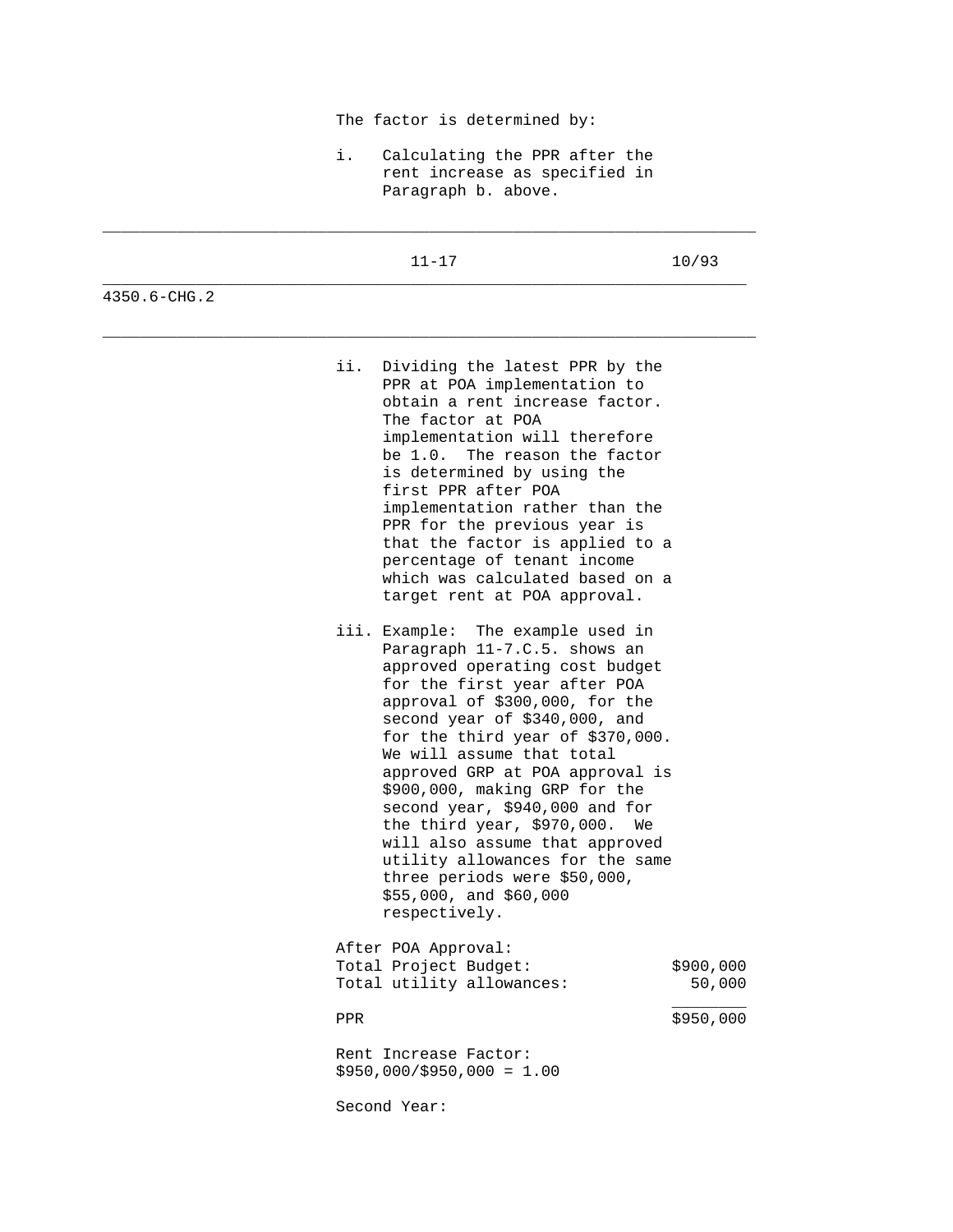| Total Project Budget:<br>Total utility allowances:   | \$940,000<br>55,000 |
|------------------------------------------------------|---------------------|
| PPR                                                  | \$995,000           |
| Rent Increase Factor:<br>$$995,000/\$950,000 = 1.05$ |                     |
|                                                      |                     |

10/93 11-18

\_\_\_\_\_\_\_\_\_\_\_\_\_\_\_\_\_\_\_\_\_\_\_\_\_\_\_\_\_\_\_\_\_\_\_\_\_\_\_\_\_\_\_\_\_\_\_\_\_\_\_\_\_\_\_\_\_\_\_\_\_\_\_\_\_\_\_\_\_

\_\_\_\_\_\_\_\_\_\_\_\_\_\_\_\_\_\_\_\_\_\_\_\_\_\_\_\_\_\_\_\_\_\_\_\_\_\_\_\_\_\_\_\_\_\_\_\_\_\_\_\_\_\_\_\_\_\_\_\_\_\_\_\_\_\_\_\_\_\_

4350.6-CHG.2

 Phased-in TTPs for the second year will be multiplied by 1.05 to adjust for the rent increase.

| Third Year:           |                           |           |
|-----------------------|---------------------------|-----------|
| Total Project Budget: |                           | \$970,000 |
|                       | Total utility allowances: | 60,000    |
|                       |                           |           |

PPR \$1,030,000

 Rent Increase Factor:  $$1,030,000$ / $$950,000 = 1.08$ 

 Phased-in TTPs for the third year will be multiplied by 1.08 to adjust for the rent increases.

- 6. Exceptions to the Rules. The method described in Paragraphs 1. through 5. above will determine the tenant's current TTP with the following three exceptions:
	- a. During the phase-in period, TTP is never reduced unless it would exceed either 30 percent of AMI (or Minimum Rent, when applicable, in accordance with Paragraph c. below) or FMR. If the calculated TTP would result in a reduced payment, the previous year's TTP will be used;
	- b. The tenant will not pay more than the lower of 30 percent of AMI (or Minimum Rent in accordance with Paragraph c. below) or FMR even if the TTP calculated for the phase-in exceeds one or both these amounts;
	- c. For moderate-income tenants whose incomes are reduced to below the Section 8 low-income limit, the TTP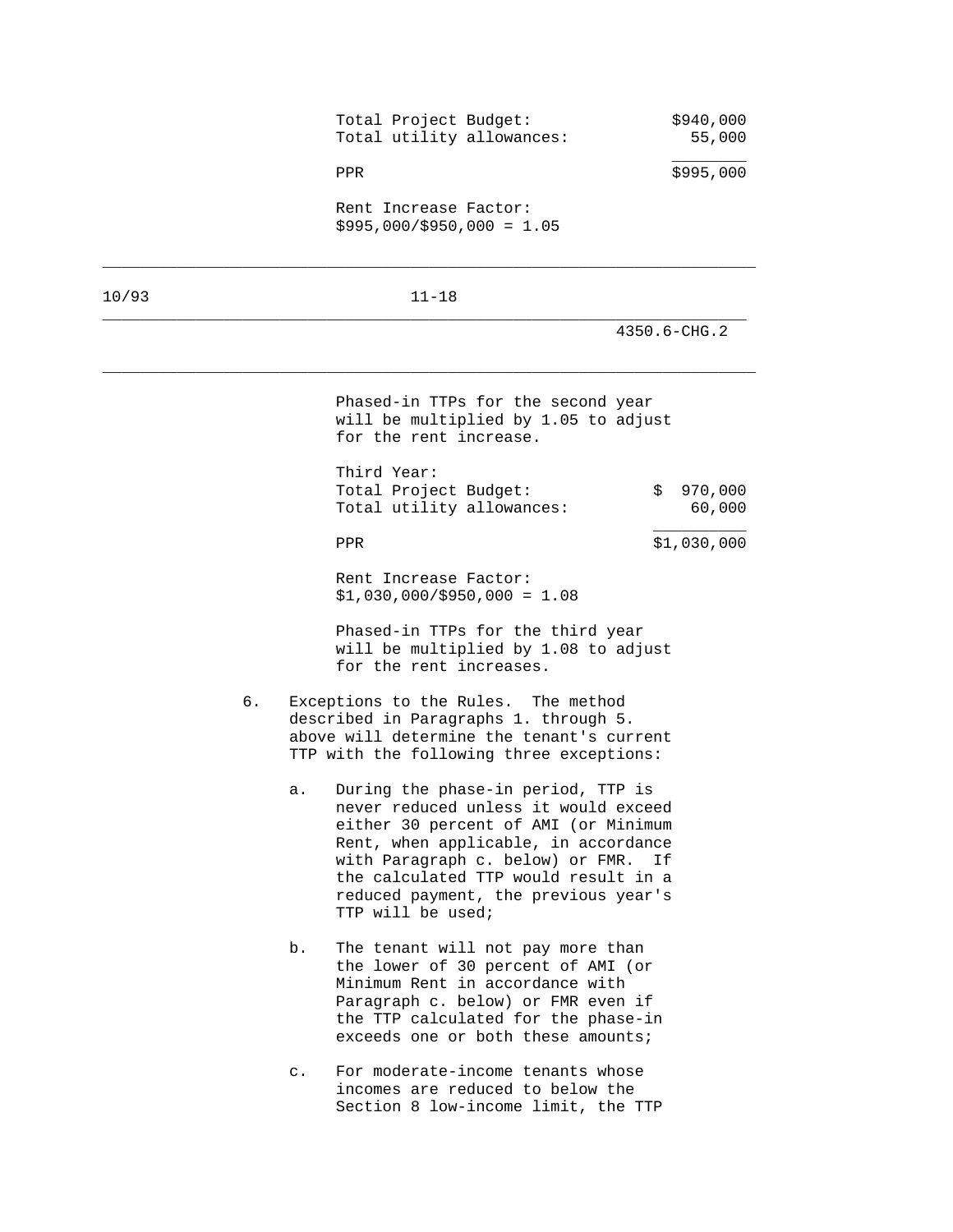will not be reduced to less than the Minimum Rent if Minimum Rent exceeds 30 percent of AMI but does not exceed FMR; and

 d. Tenants who do not receive Section 8 rental assistance will not receive utility reimbursement, no matter how substantially their incomes decrease.

| $\overline{\phantom{a}}$ |  |
|--------------------------|--|
|                          |  |

\_\_\_\_\_\_\_\_\_\_\_\_\_\_\_\_\_\_\_\_\_\_\_\_\_\_\_\_\_\_\_\_\_\_\_\_\_\_\_\_\_\_\_\_\_\_\_\_\_\_\_\_\_\_\_\_\_\_\_\_\_\_\_\_\_\_\_\_\_\_

\_\_\_\_\_\_\_\_\_\_\_\_\_\_\_\_\_\_\_\_\_\_\_\_\_\_\_\_\_\_\_\_\_\_\_\_\_\_\_\_\_\_\_\_\_\_\_\_\_\_\_\_\_\_\_\_\_\_\_\_\_\_\_\_\_\_\_\_\_\_

- E. Inapplicability of Interim Certifications. The TTP will not be changed based on interim certifications, unless it exceeds 30 percent of AMI (or Minimum Rent, when applicable) or FMR without the change.
- F. Rents Phased In Over More than Three Years. At the owner's option, phase-in may take more than three years. The owner may do this by modifying Form HUD-90010, Appendix 11-1, as described in the Instructions to the Form HUD 90010.
- G. All rent increase notification requirements contained in HUD Handbook 4350.3, Occupancy Requirements of Subsidized Multifamily Housing Programs, must be followed.
- 11-9. Tenant Leases. In a letter to HUD, the owner should propose, and Loan Management staff must review and approve language to be added to all tenant leases to reflect compliance with the requirements of this Chapter. At its discretion, the Chief, Loan Management Branch, may wish to seek the advice and concurrence of the Field Office Counsel regarding the revised lease language. In addition to the provisions of HUD Handbook 4350.3 and the regulations at 24 CFR 247.1, the new lease language must include:
	- A. A statement that the tenant will always pay the lower of FMR or 30 percent of AMI for TTP with certain exceptions:
		- 1. A tenant who was classified as moderate-income at the time of POA approval, or upon entering the project, may be required to pay a Minimum Rent if the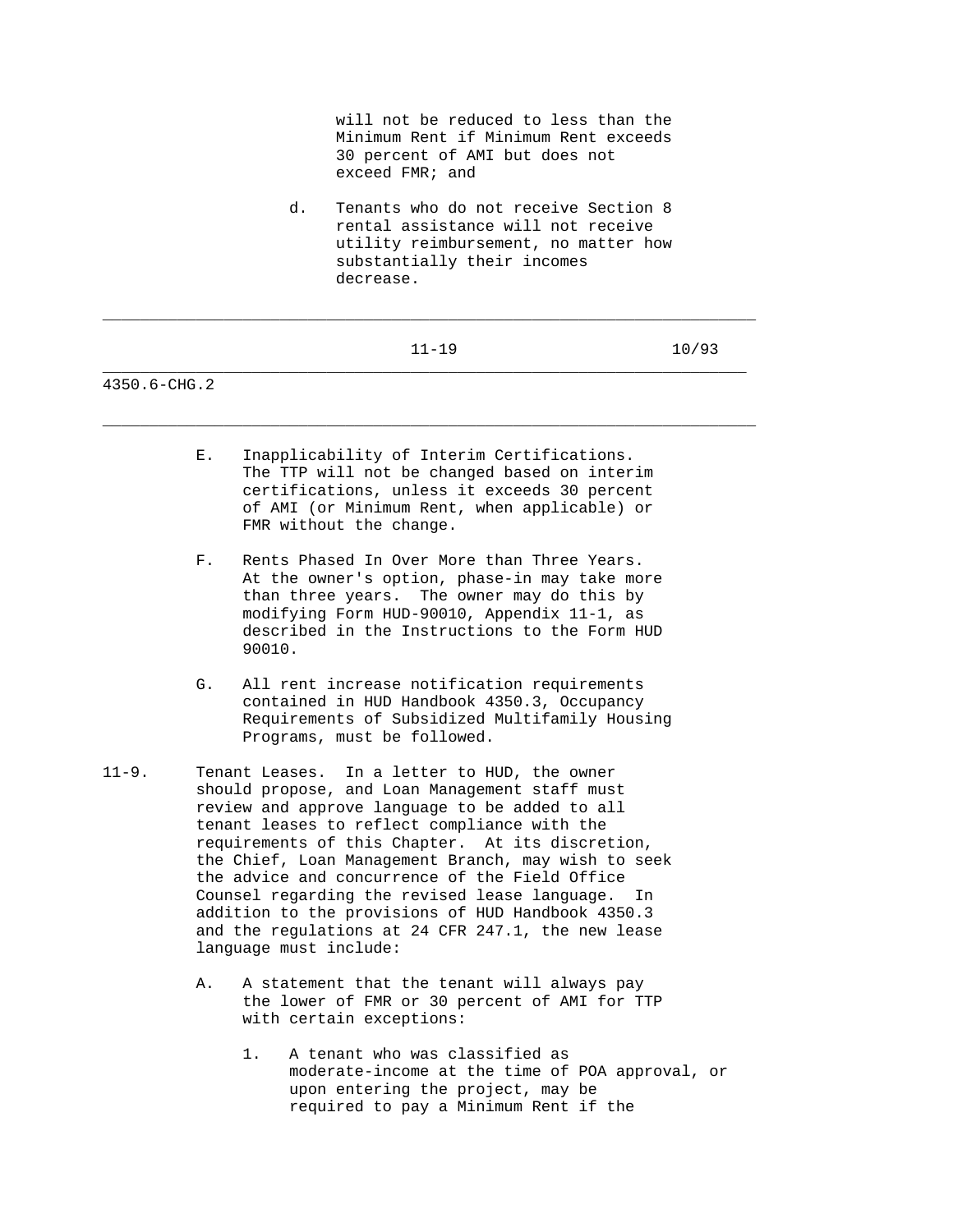tenant's income decreases below the Section 8 low-income limit, the Minimum Rent exceeds 30 percent of the tenant's AMI and Section 8 assistance is not available; or

 2. A tenant who receives Section 8 rental assistance and occupies the project after POA approval, will pay rent calculated by the normal Section 8 formula;

| 10/93       |    | $11 - 20$                                                                                                                                                                                                                                                                                                                                                                         |
|-------------|----|-----------------------------------------------------------------------------------------------------------------------------------------------------------------------------------------------------------------------------------------------------------------------------------------------------------------------------------------------------------------------------------|
|             |    | 4350.6-CHG.2                                                                                                                                                                                                                                                                                                                                                                      |
|             | В. | A statement that if the tenant is designated<br>as very low- or low-income at POA approval or<br>upon initially occupying the project, the<br>tenant will always be eligible for Section 8<br>rental assistance if Section 8 Gross Rent<br>exceeds 30 percent of its AMI and will receive<br>Section 8 assistance when it is available;                                           |
|             | C. | A statement that if a moderate-income tenant<br>refuses to certify income, the tenant will be<br>charged the FMR for TTP;                                                                                                                                                                                                                                                         |
|             | D. | A description of the rent phase-in process;                                                                                                                                                                                                                                                                                                                                       |
|             | Е. | A statement that security deposits for in-place<br>tenants will not be increased due to POA<br>approval; and                                                                                                                                                                                                                                                                      |
|             | F. | Any other provisions required by Loan<br>Management staff.                                                                                                                                                                                                                                                                                                                        |
| $11 - 10$ . |    | Receipt and Distribution of Project Funds.                                                                                                                                                                                                                                                                                                                                        |
|             | Α. | Basic Rent, Market Rent, and Excess Income.                                                                                                                                                                                                                                                                                                                                       |
|             |    | 1.<br>Basic Rent.                                                                                                                                                                                                                                                                                                                                                                 |
|             |    | Section 236 Projects. Basic Rents<br>a.<br>for Section 236 Projects with<br>approved POAs will be set only as a<br>monthly aggregate for the entire<br>project. It is defined as GRP<br>divided by 12. If the project has<br>no utility allowance, so that the<br>GRP equals PPR, the basic rent will<br>also equal PPR divided by 12.<br>The<br>owner must make this calculation |

whenever a rent increase or utility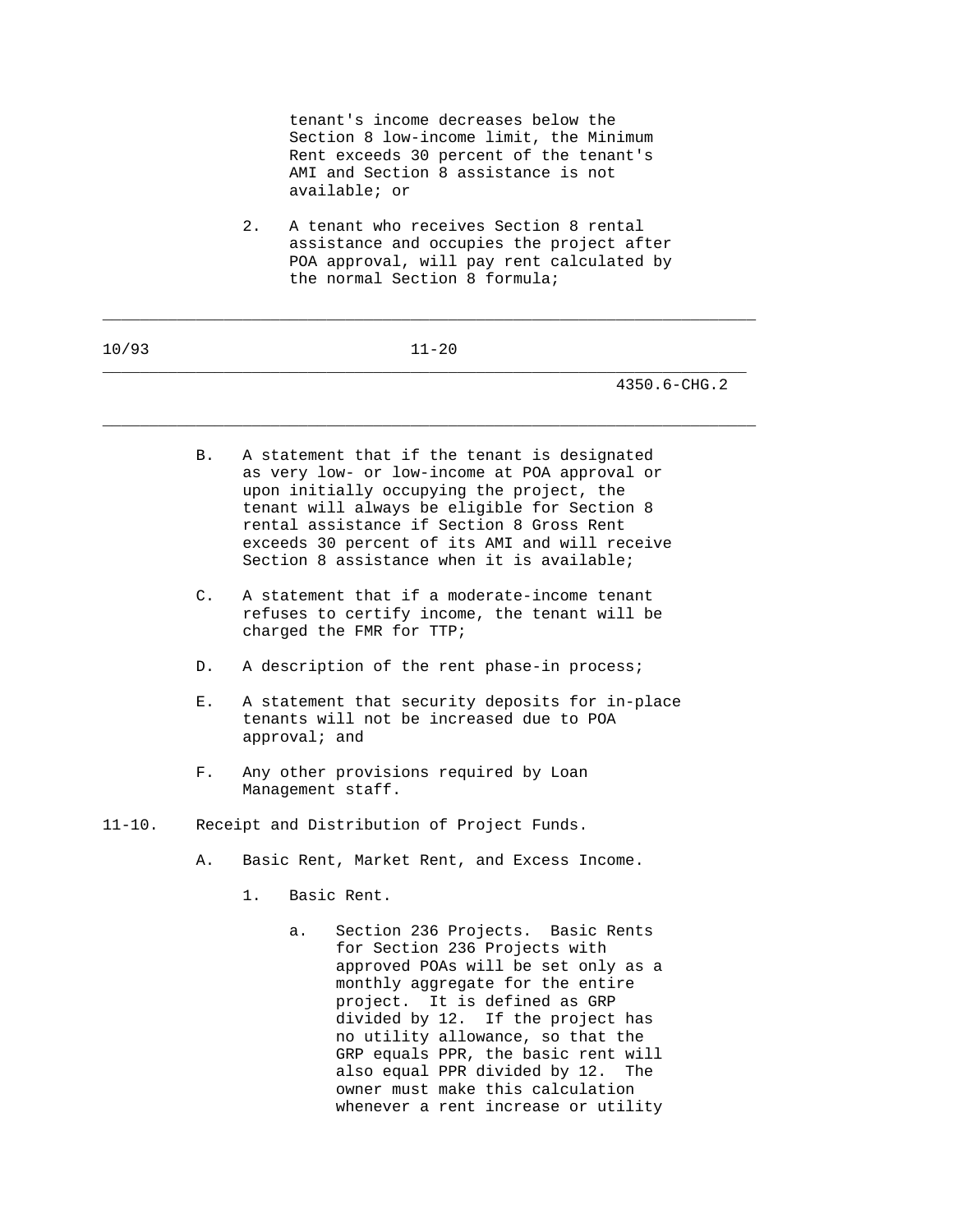allowance is approved.

 b. Below Market Interest Rate Projects. While BMIR projects have no basic rents, the owner will calculate the monthly aggregate rent for the entire BMIR project using the method to determine Basic Rent in Paragraph a. above in order to determine the amount of excess income.

|              |          | $11 - 21$                                 | 10/93 |
|--------------|----------|-------------------------------------------|-------|
| 4350.6-CHG.2 |          |                                           |       |
|              | $\Omega$ | Morelrot Dont and its soloulation is only |       |

- 2. Market Rent and its calculation is only relevant to Section 236 projects. It will equal the project's specific annual subsidy amount (interest reduction payment), divided by 12, added to the basic rent.
- 3. Excess Income. In any month, any rents collected, which exceed the monthly aggregate amount calculated in Paragraph 1. above, will be considered excess income.
	- a. Section 236 Projects. Excess income must be remitted to HUD, up to an amount equal to the project's specific annual subsidy amount divided by 12. The remainder must be deposited to the project's residual receipts account.
	- b. BMIR Projects. All excess income must be deposited to the project's residual receipts account.
- B. Residual Receipts and Reserve for Replacement Accounts will be treated by the owner and monitored by the Loan Management staff in the same manner as discussed in HUD Handbook 4350.1.
- C. Owner's Distribution. The owner may have periodic access to the residual receipts or reserve for replacement accounts to the extent specified in Paragraphs 1. through 3. below provided the Loan Management staff determines that the levels of the accounts are adequate, that the project is maintained in accordance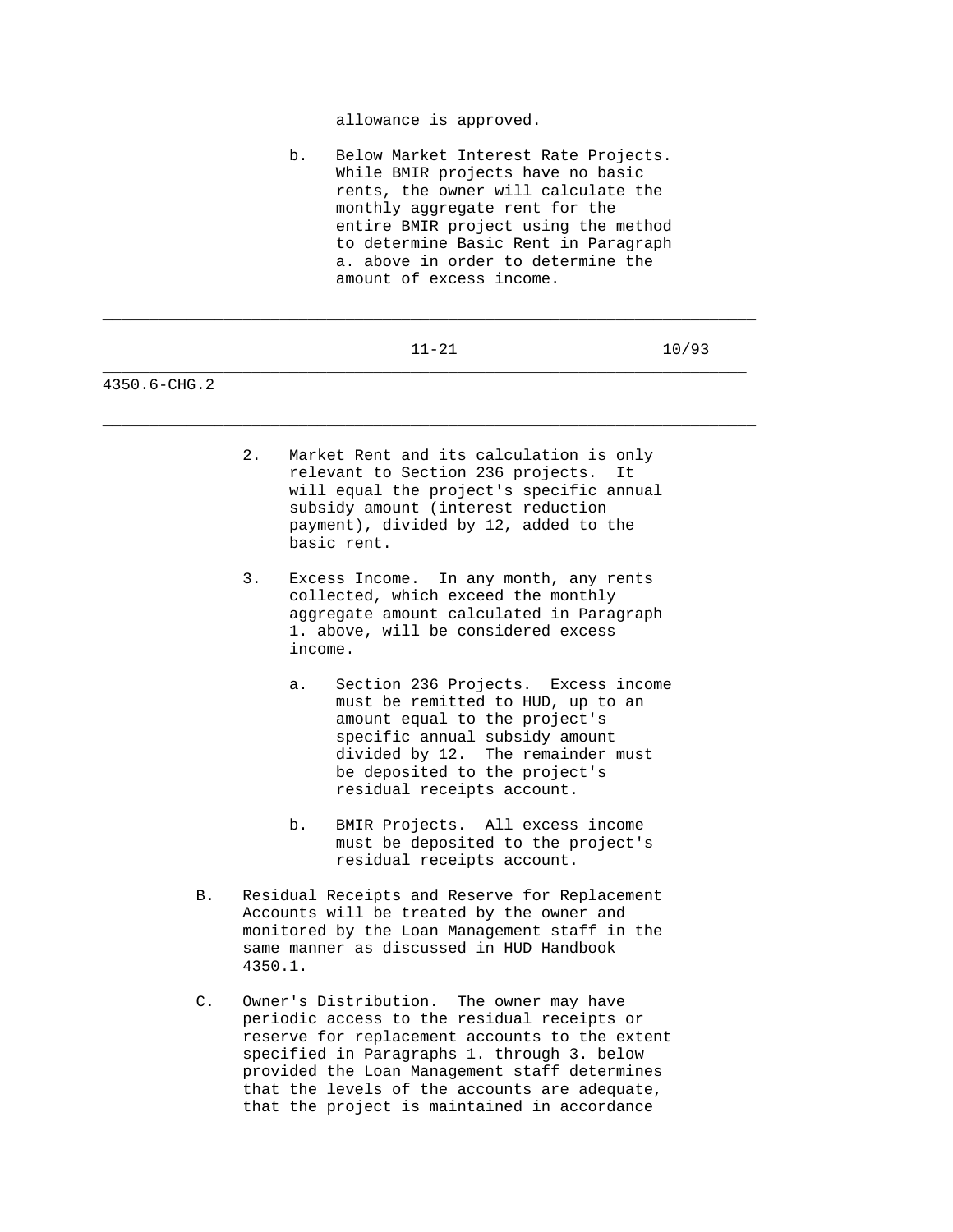| with the Housing Ouality Standards (HOS), and |
|-----------------------------------------------|
| the owner is complying with the Use and       |
| Amended Requlatory Agreements, in accordance  |
| with Paragraph 11-13.                         |

 1. An owner who retained ownership of the project may take an approved distribution from surplus cash not to exceed eight percent of the extension preservation equity as established by the appraisal process. The distribution is reduced by

\_\_\_\_\_\_\_\_\_\_\_\_\_\_\_\_\_\_\_\_\_\_\_\_\_\_\_\_\_\_\_\_\_\_\_\_\_\_\_\_\_\_\_\_\_\_\_\_\_\_\_\_\_\_\_\_\_\_\_\_\_\_\_\_\_\_\_\_\_

\_\_\_\_\_\_\_\_\_\_\_\_\_\_\_\_\_\_\_\_\_\_\_\_\_\_\_\_\_\_\_\_\_\_\_\_\_\_\_\_\_\_\_\_\_\_\_\_\_\_\_\_\_\_\_\_\_\_\_\_\_\_\_\_\_\_\_\_\_\_

\_\_\_\_\_\_\_\_\_\_\_\_\_\_\_\_\_\_\_\_\_\_\_\_\_\_\_\_\_\_\_\_\_\_\_\_\_\_\_\_\_\_\_\_\_\_\_\_\_\_\_\_\_\_\_\_\_\_\_\_\_\_\_\_\_\_\_\_\_\_

4350.6-CHG.2

 the debt service applied to any equity loan that the owner receives. It should be noted that some owners may have agreed to accept a smaller, or no, return in order to keep PPR below the FCL.

- 2. A for-profit purchaser may receive an approved eight percent return on any actual HUD-approved cash investment made to purchase or rehabilitate the project unless it agreed to accept a smaller, or no return in order to keep the PPR below the FCL.
- 3. A priority purchaser may receive an approved eight percent return on any HUD approved cash investment made to purchase the project. This return may only be withdrawn to pay for activities authorized by the nonprofit organization's charter, or to pay debt service on a non-insured loan to acquire the project.
- D. Exceptions During Phase-In Period. During the phase-in period, tenant rents may not provide adequate income to pay the approved owner's distribution. If this occurs, the following procedures apply:
	- 1. Owners who Retain the Project. An owner who retains the project will be ensured receipt of the annual authorized return (AAR) during the phase-in period, even if insufficient income is generated from tenants' rents that are being phased in. However, the owner is not ensured the AAR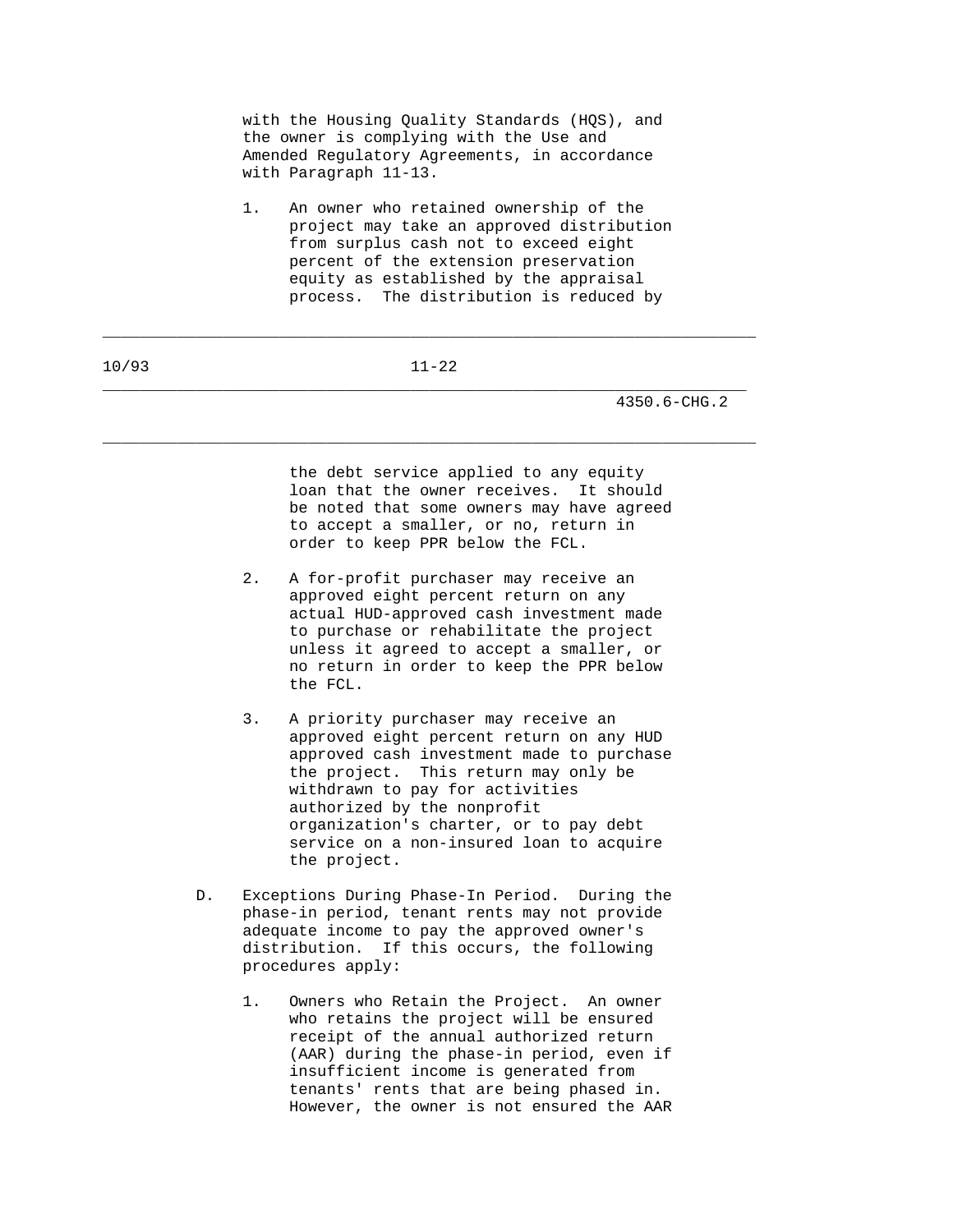if: (1) insufficient income is due to excess project vacancies, or (2) the AAR is greater than the amount the owner agreed to accept at POA approval in order to keep PPR below the FCL. During the phase-in period only, AAR will be ensured in the following manner:

- a. Section 236 Projects.
	- i. During the first year after POA approval, excess income in any

|              | month must be remitted to HUD. |                                                                                                                                                                                                                                                                                                                                                                                                                                                                                                                                                                                                                                                                           |       |
|--------------|--------------------------------|---------------------------------------------------------------------------------------------------------------------------------------------------------------------------------------------------------------------------------------------------------------------------------------------------------------------------------------------------------------------------------------------------------------------------------------------------------------------------------------------------------------------------------------------------------------------------------------------------------------------------------------------------------------------------|-------|
|              |                                | $11 - 23$                                                                                                                                                                                                                                                                                                                                                                                                                                                                                                                                                                                                                                                                 | 10/93 |
| 4350.6-CHG.2 |                                |                                                                                                                                                                                                                                                                                                                                                                                                                                                                                                                                                                                                                                                                           |       |
|              |                                | Any unspent proceeds will be<br>deposited to the residual<br>receipts account.                                                                                                                                                                                                                                                                                                                                                                                                                                                                                                                                                                                            |       |
|              | ii.                            | At the end of the first year,<br>the owner may have access to<br>the residual receipts account<br>up to the amount of the<br>If there are<br>approved AAR.<br>insufficient funds to pay the<br>AAR, the owner must show,<br>through an audit, how much of<br>the shortfall was caused by the<br>tenant phase-in.                                                                                                                                                                                                                                                                                                                                                          |       |
|              |                                | iii. During the second year after<br>POA approval, the owner may<br>retain the excess income up to<br>the amount of the shortfall due<br>to the rent phase-in,<br>determined in accordance with<br>Paragraph ii. above.<br>If this<br>amount is sufficient over the<br>year to pay the shortfall, the<br>same process will continue<br>through the third and fourth<br>If excess income is<br>years.<br>insufficient to pay the<br>shortfall, the amount due the<br>owner will be temporarily added<br>to the project's approved rent<br>during the third and fourth<br>year after POA approval.<br>Form<br>HUD-90011 provides a method for<br>calculating this temporary |       |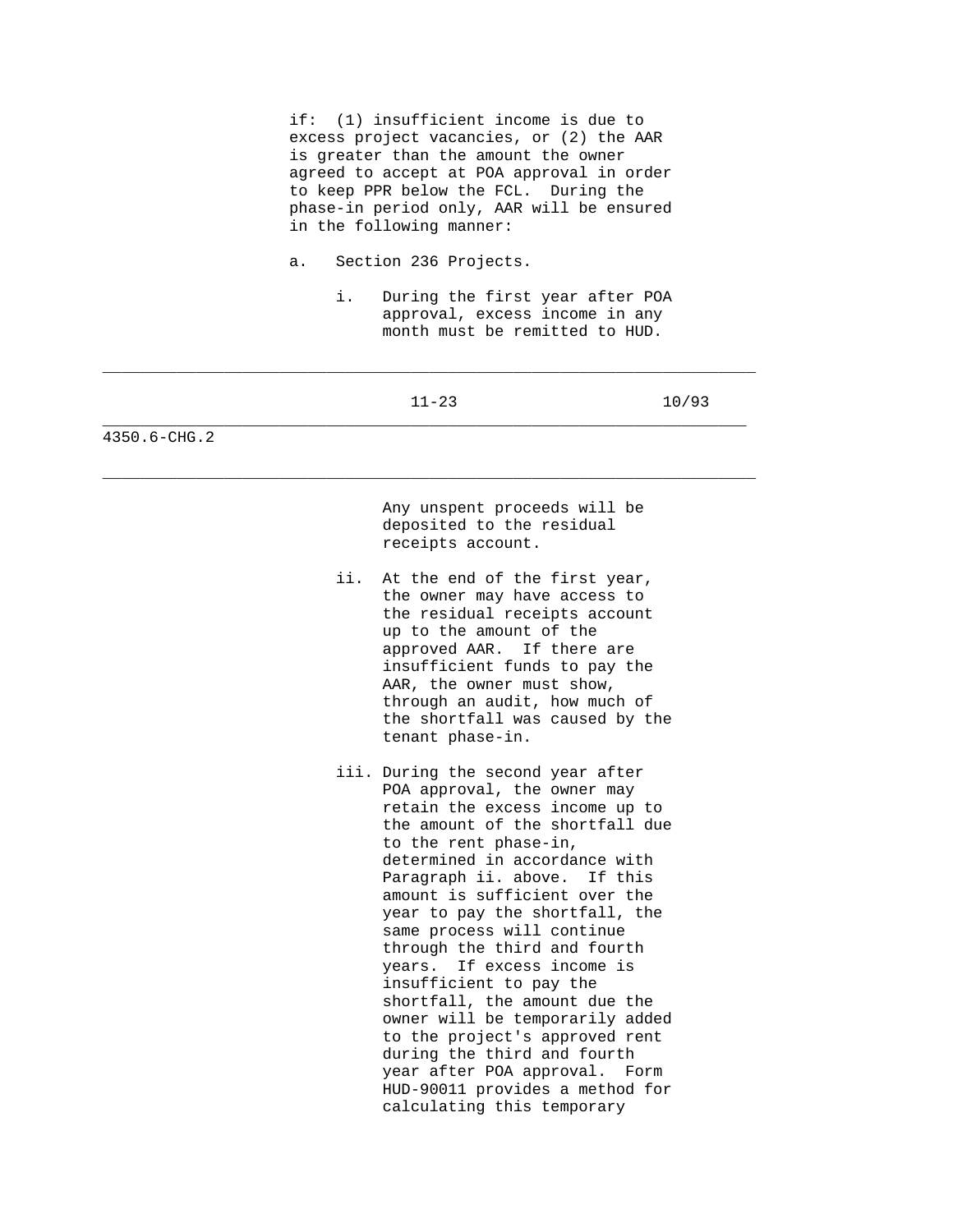increase. The owner will then retain excess income each month until past years' shortfalls are recovered.

- b. BMIR Projects.
	- i. During the first year after POA approval, any unspent proceeds will be deposited to the residual receipts account. At the end of the first year, the owner may have access to the residual receipts account up to

10/93 11-24 \_\_\_\_\_\_\_\_\_\_\_\_\_\_\_\_\_\_\_\_\_\_\_\_\_\_\_\_\_\_\_\_\_\_\_\_\_\_\_\_\_\_\_\_\_\_\_\_\_\_\_\_\_\_\_\_\_\_\_\_\_\_\_\_\_\_\_\_\_

\_\_\_\_\_\_\_\_\_\_\_\_\_\_\_\_\_\_\_\_\_\_\_\_\_\_\_\_\_\_\_\_\_\_\_\_\_\_\_\_\_\_\_\_\_\_\_\_\_\_\_\_\_\_\_\_\_\_\_\_\_\_\_\_\_\_\_\_\_\_

\_\_\_\_\_\_\_\_\_\_\_\_\_\_\_\_\_\_\_\_\_\_\_\_\_\_\_\_\_\_\_\_\_\_\_\_\_\_\_\_\_\_\_\_\_\_\_\_\_\_\_\_\_\_\_\_\_\_\_\_\_\_\_\_\_\_\_\_\_\_

4350.6-CHG.2

 the amount of the approved AAR. If there are insufficient funds to pay the AAR, the owner must show, through an audit, how much of the shortfall was caused by the tenant rent phase-in.

- ii. During the second and subsequent years, up to the end of the rent phase-in period, a temporary rent increase may be granted to pay the portion of the AAR shortfall caused by the rent phase-in. The owner may retain excess income, up to the amount of the shortfall in previous years. Form HUD-90111 provides a method for calculating this temporary increase.
- 2. Purchasers. Purchasers may not receive the full owner's distribution if there are not adequate funds in the residual receipts account to pay for it. This shortfall may not be compensated by means of a temporary or permanent rent increase. Loan Management staff should be cautious in reviewing utility allowances during the phase-in period, since an underestimate for utility allowances will generate a higher rent, given the same TTP.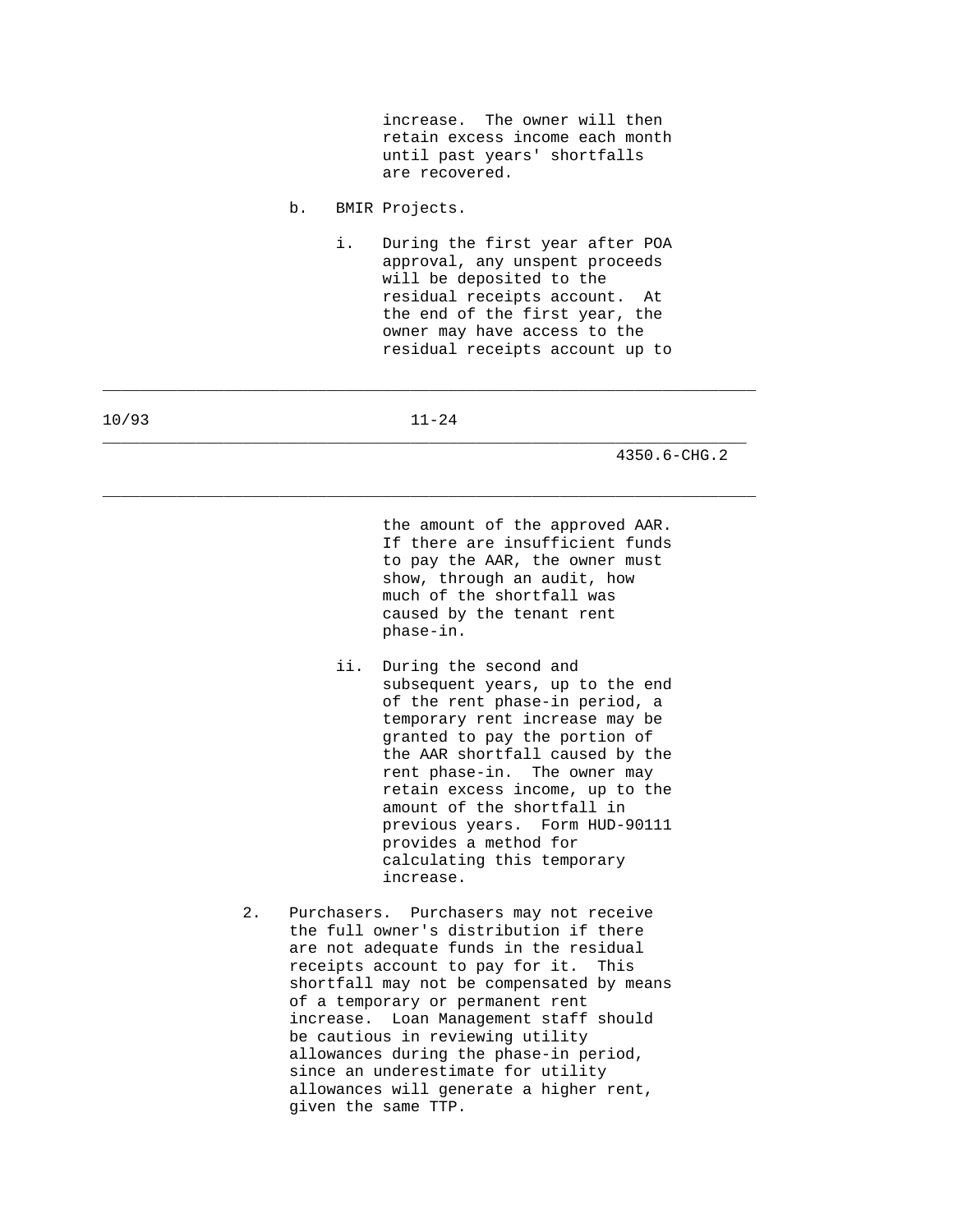- 11-11. Non-Renewal of Section 8 LMSA Contract and Permissible Prepayment. If HUD is unable to renew a Section 8 LMSA contract because of the lack of funding, the owner may request a modification of the low-income Use Agreement on the mortgage.
	- A. Loan Management staff must notify the owner at least 30 days prior to the expiration date of the Section 8 HAP contract if funds will not be available to renew the contract and will continue to be unavailable so that HUD will not be able to fund the contract retroactively. LOG date owner notified

\_\_\_\_\_\_\_\_\_\_\_\_\_\_\_\_\_\_\_\_\_\_\_\_\_\_\_\_\_\_\_\_\_\_\_\_\_\_\_\_\_\_\_\_\_\_\_\_\_\_\_\_\_\_\_\_\_\_\_\_\_\_\_\_\_\_\_\_\_\_

\_\_\_\_\_\_\_\_\_\_\_\_\_\_\_\_\_\_\_\_\_\_\_\_\_\_\_\_\_\_\_\_\_\_\_\_\_\_\_\_\_\_\_\_\_\_\_\_\_\_\_\_\_\_\_\_\_\_\_\_\_\_\_\_\_\_\_\_\_\_

11-25 10/93

- B. Within 30 days of receipt of the notice that HUD is unable to fulfill the terms of the original POA, the owner must inform the Loan Management Branch that it is requesting a modification of the low-income Use Agreement. The owner must request that HUD take action to amend the terms of the contract or that it be allowed to prepay the mortgage. LOG notification from owner received
- C. Within 30 days of receipt of the request from the owner to prepay the mortgage in accordance with Paragraph B. above, HUD must make a determination of whether the project is located in a low-vacancy area, in accordance with Paragraph 11-12, and return such information to the owner. LOG date returned
- D. Not later than 90 days from receiving the owner's request, Loan Management staff must take action to amend the terms of the POA so that the owner will receive comparable benefits. LOG action taken If, within the 90 days, Section 8 LMSA funds become available, HUD will renew the Section 8 HAP contract retroactively.
- E. If Loan Management staff cannot extend or amend the Section 8 HAP contract or give comparable benefits, then the owner may terminate the low-income affordability restrictions in accordance with Paragraph 8-31.B. The owner must provide protection to all project tenants pursuant to the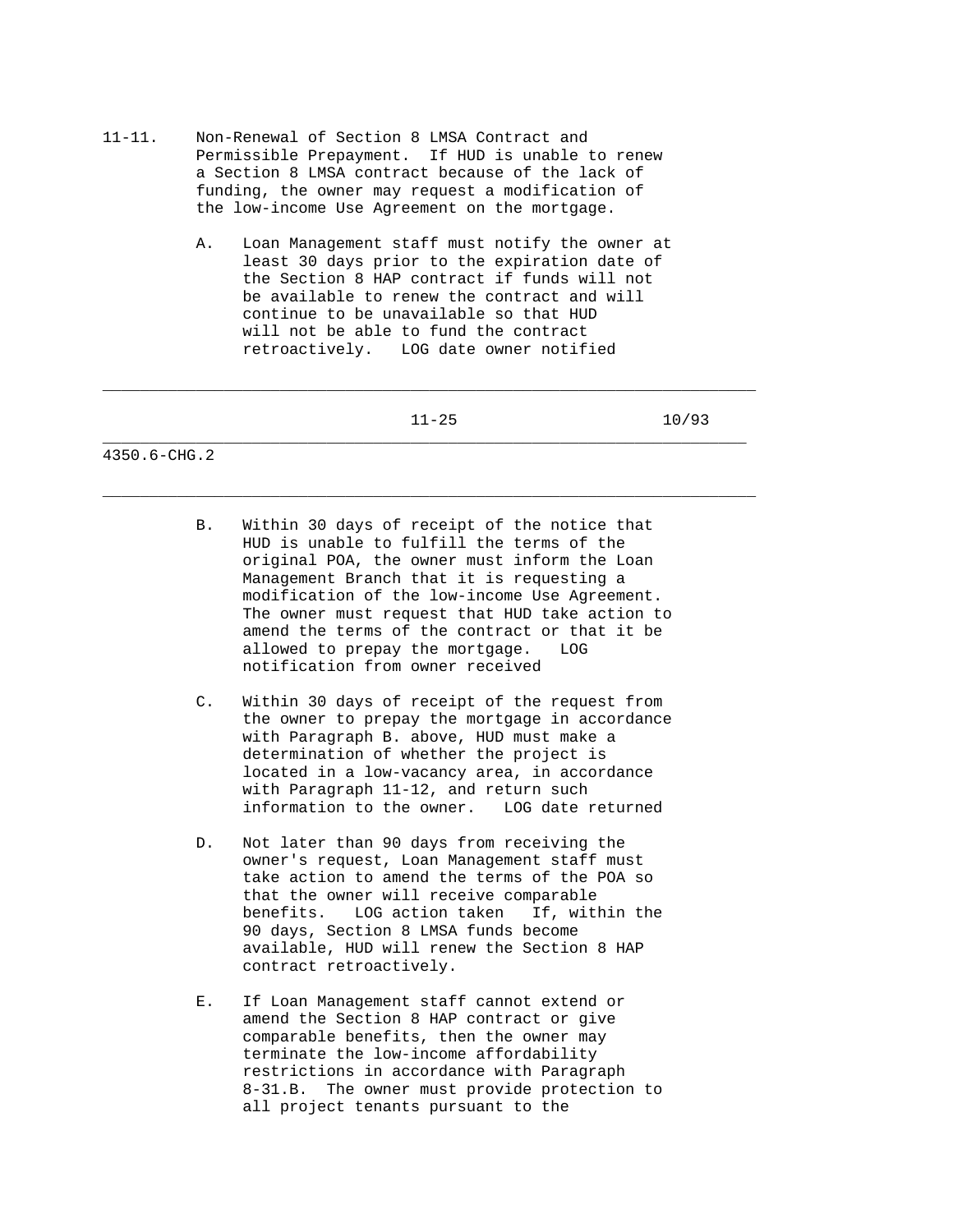requirements cited in Paragraphs 10-3 through  $10-6$ .

11-12. Designation of a Low-Vacancy Area. Within five days of receipt of an owner's request to prepay, in accordance with Paragraphs 7-14, 7-15, 8-31 or 11-11, the Loan Management staff must request EMAS LOG date request made to determine whether the project is located in a low vacancy area as defined in Paragraph 1-15. EMAS must notify the Loan Management Branch of its determination within 15 days. LOG date notification received Within 30 days of receipt of the owner's request, the Loan Management staff must advise the owner if the area has been designated low-vacancy. If the area is

10/93 11-26 \_\_\_\_\_\_\_\_\_\_\_\_\_\_\_\_\_\_\_\_\_\_\_\_\_\_\_\_\_\_\_\_\_\_\_\_\_\_\_\_\_\_\_\_\_\_\_\_\_\_\_\_\_\_\_\_\_\_\_\_\_\_\_\_\_\_\_\_\_

\_\_\_\_\_\_\_\_\_\_\_\_\_\_\_\_\_\_\_\_\_\_\_\_\_\_\_\_\_\_\_\_\_\_\_\_\_\_\_\_\_\_\_\_\_\_\_\_\_\_\_\_\_\_\_\_\_\_\_\_\_\_\_\_\_\_\_\_\_\_

\_\_\_\_\_\_\_\_\_\_\_\_\_\_\_\_\_\_\_\_\_\_\_\_\_\_\_\_\_\_\_\_\_\_\_\_\_\_\_\_\_\_\_\_\_\_\_\_\_\_\_\_\_\_\_\_\_\_\_\_\_\_\_\_\_\_\_\_\_\_

4350.6-CHG.2

 designated low-vacancy, the Loan Management staff must further advise the owner of the additional protection it must give potentially displaced tenants in accordance with Paragraph 10-4.

- 11-13. Violations of the Housing Quality Standards (HQS) or Use Agreement and Amended Regulatory Agreement. As a condition for receiving incentives, the owner must sign a Use Agreement that specifies occupancy standards and that sets TTP and tenant rent levels, and an Amended Regulatory Agreement that specifies other conditions described in this Handbook. The owner must also have agreed to maintain the project in accordance with local housing codes and HQS. Where the HQS differs from local housing codes, the owner must maintain the project in compliance with the stricter standard.
	- A. Monitoring Compliance.
		- 1. Physical Assessment of the Project. Loan Management staff must conduct an annual physical assessment LOG date each assessment of the project to determine compliance with the HQS using Form HUD-9822, Physical Inspection Report. The assessment will be conducted in two parts:
			- a. Physical Inspection.
				- i. At least 30 days prior to the inspection, Loan Management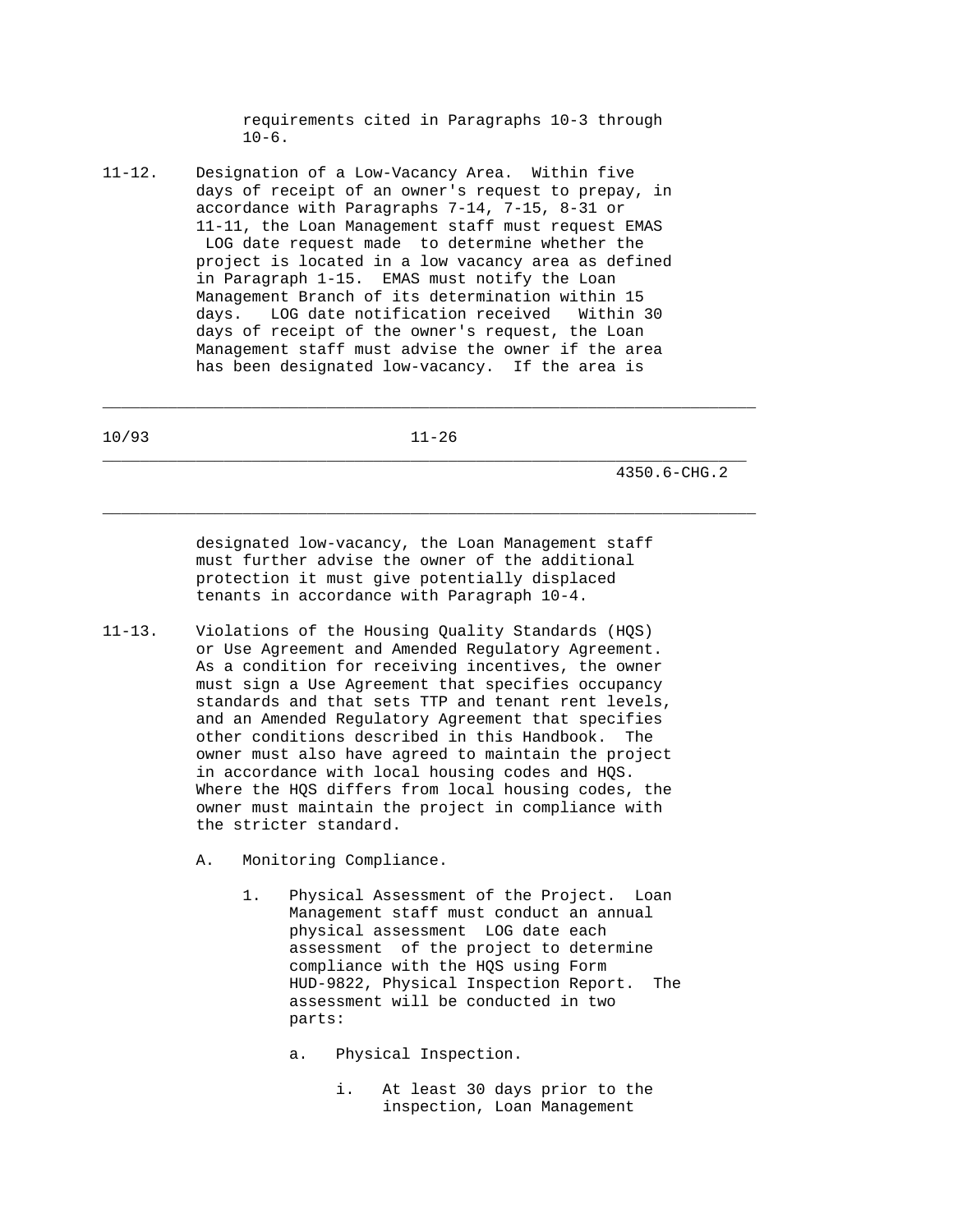staff must notify the tenant representatives, if any, and the project owner or manager of the date and time it will conduct the inspection. LOG date notified If they choose, the tenant representatives may accompany the inspectors.

 ii. Tenant representatives are responsible for getting comments from other tenants about the project's physical condition and presenting them to HUD. If there is no tenant representative, Loan Management

\_\_\_\_\_\_\_\_\_\_\_\_\_\_\_\_\_\_\_\_\_\_\_\_\_\_\_\_\_\_\_\_\_\_\_\_\_\_\_\_\_\_\_\_\_\_\_\_\_\_\_\_\_\_\_\_\_\_\_\_\_\_\_\_\_\_\_\_\_

\_\_\_\_\_\_\_\_\_\_\_\_\_\_\_\_\_\_\_\_\_\_\_\_\_\_\_\_\_\_\_\_\_\_\_\_\_\_\_\_\_\_\_\_\_\_\_\_\_\_\_\_\_\_\_\_\_\_\_\_\_\_\_\_\_\_\_\_\_\_

\_\_\_\_\_\_\_\_\_\_\_\_\_\_\_\_\_\_\_\_\_\_\_\_\_\_\_\_\_\_\_\_\_\_\_\_\_\_\_\_\_\_\_\_\_\_\_\_\_\_\_\_\_\_\_\_\_\_\_\_\_\_\_\_\_\_\_\_\_\_

11-27 10/93

4350.6-CHG.2

 staff will provide the owner with a notice that must be posted in each affected building, stating the time and date of the inspection and exit conference and advising any interested tenants that they may attend the exit conference and/or submit any comments to HUD that they may have about the project's physical condition.

- b. Exit Conference. Immediately following the physical inspection, Loan Management staff must hold an exit conference with management and tenant representatives to discuss the findings of the inspection.
- 2. Monitoring Compliance with Agreements. As part of normal project monitoring activities, Loan Management staff must monitor compliance with the Use and Amended Regulatory Agreements. If a tenant or tenant representative reports a violation, Loan Management staff must investigate within 30 days.
- 3. Correcting Deficiencies.
	- a. Within 30 days after the inspection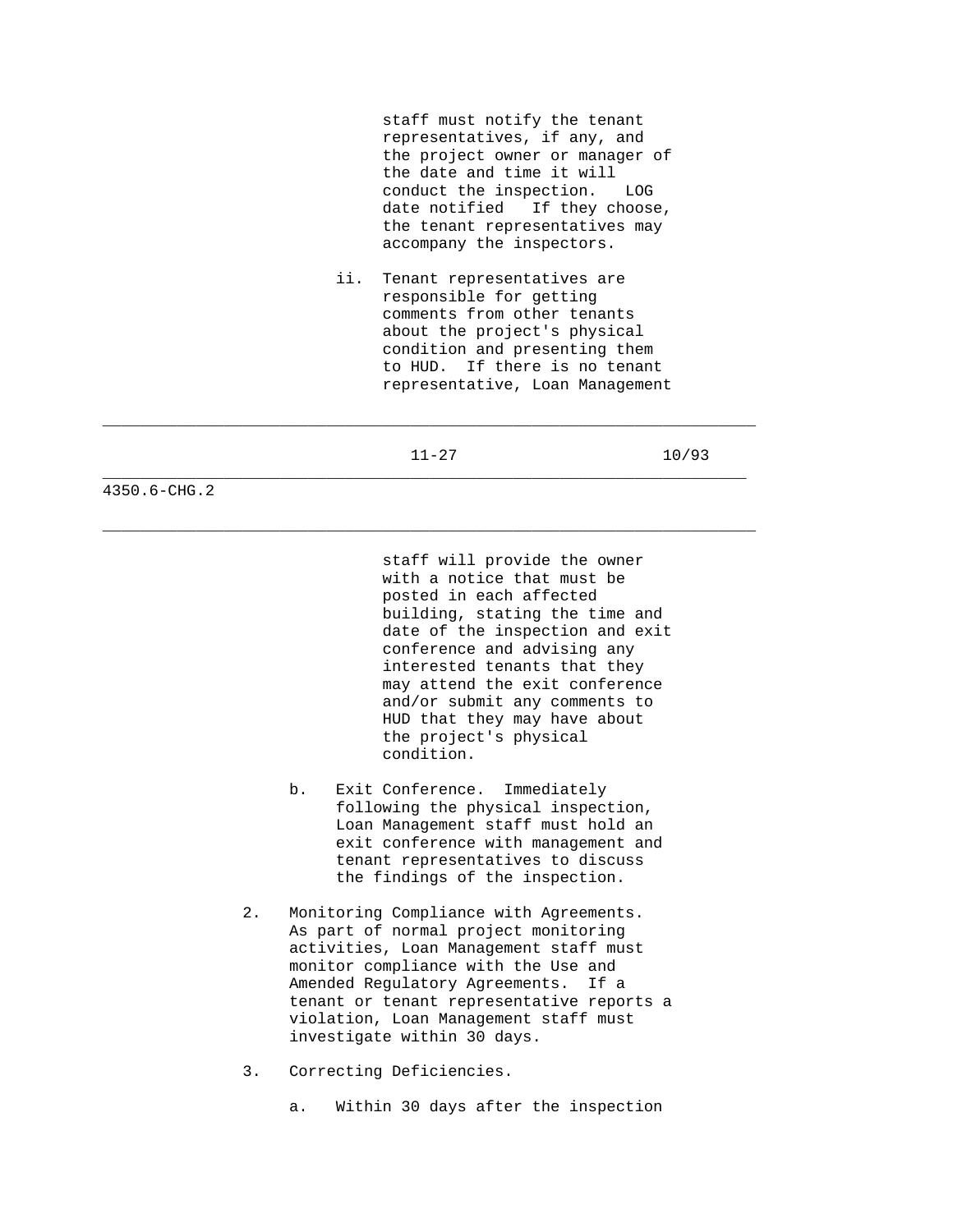or determination of a violation of any Agreements, Loan Management staff must notify the owner of the findings. LOG date owner notified

 b. Within 90 days of receipt of notification of the findings, the owner must correct any deficiencies in order to resolve the findings. LOG date deficiency corrected This action would include rebating excess rent paid by the tenants or paying relocation expenses for tenants who were accepted for occupancy inappropriately.

10/93 11-28 \_\_\_\_\_\_\_\_\_\_\_\_\_\_\_\_\_\_\_\_\_\_\_\_\_\_\_\_\_\_\_\_\_\_\_\_\_\_\_\_\_\_\_\_\_\_\_\_\_\_\_\_\_\_\_\_\_\_\_\_\_\_\_\_\_\_\_\_\_

\_\_\_\_\_\_\_\_\_\_\_\_\_\_\_\_\_\_\_\_\_\_\_\_\_\_\_\_\_\_\_\_\_\_\_\_\_\_\_\_\_\_\_\_\_\_\_\_\_\_\_\_\_\_\_\_\_\_\_\_\_\_\_\_\_\_\_\_\_\_

\_\_\_\_\_\_\_\_\_\_\_\_\_\_\_\_\_\_\_\_\_\_\_\_\_\_\_\_\_\_\_\_\_\_\_\_\_\_\_\_\_\_\_\_\_\_\_\_\_\_\_\_\_\_\_\_\_\_\_\_\_\_\_\_\_\_\_\_\_\_

- c. Upon notification by the owner that the deficiencies have been corrected, Loan Management staff will reinspect the project or investigate to confirm that the violation has been corrected. LOG date of reinspection or investigation If there are any outstanding findings or deficiencies remaining, the owner forfeits the annual authorized distributions and HUD may take additional actions to bring the owner into compliance with the program regulations.
- B. Sanctions for Noncompliance. If Loan Management staff determine that an owner has continued its noncompliance with the Agreements, including those to maintain the project in accordance with HQS, Loan Management staff may recommend sanctions to the Field Office Counsel to bring the project into compliance. The Field Office Counsel must approve these sanctions prior to implementation of them by the Loan Management staff. Sanctions may include:
	- 1. Directing the mortgagee to withhold the disbursement to the owner of any escrowed equity take-out loan proceeds, and if the project is not in compliance with HQS, requiring that such proceeds be used for repair of the project;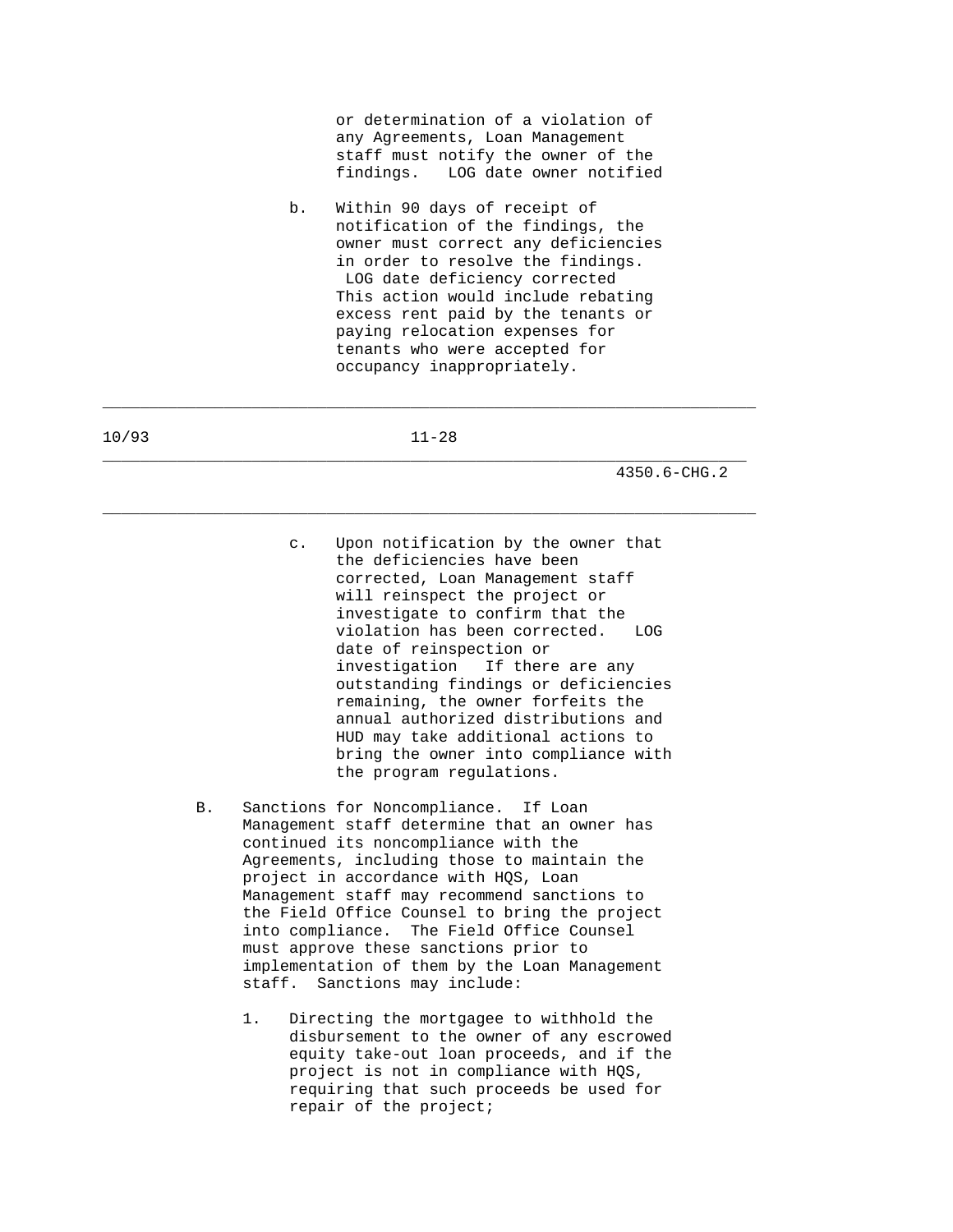- 2. In the case of a violation of the HQS, reducing allowable distributions to four percent of the extension preservation equity or (in the case of a purchaser) four percent of the cash investment, as appropriate, for a period ending upon a determination by HUD that the project is in compliance with HQS. Any amount withheld may not be withdrawn until the repairs are made, and at that time may only be withdrawn to pay for the repairs; and
- 3. In the case of violations of other Agreements, withholding the allowable distributions for a period ending upon a

\_\_\_\_\_\_\_\_\_\_\_\_\_\_\_\_\_\_\_\_\_\_\_\_\_\_\_\_\_\_\_\_\_\_\_\_\_\_\_\_\_\_\_\_\_\_\_\_\_\_\_\_\_\_\_\_\_\_\_\_\_\_\_\_\_\_\_\_\_\_

\_\_\_\_\_\_\_\_\_\_\_\_\_\_\_\_\_\_\_\_\_\_\_\_\_\_\_\_\_\_\_\_\_\_\_\_\_\_\_\_\_\_\_\_\_\_\_\_\_\_\_\_\_\_\_\_\_\_\_\_\_\_\_\_\_\_\_\_\_\_

 determination by HUD that the project is no longer in violation of the Agreements. Amounts withheld may be used to rectify violations of the Agreements.

- 4. Fair Housing Monitoring. Loan Management staff must refer any possible violations of the civil rights provisions of any agreement to the FHEO Program Operations Division in the Regional Office or the FHEO Division in the Field Office. If the information includes a formal complaint of discrimination under the Fair Housing Act or other Civil Rights Statute, the complaint must be referred to the Regional FHEO Compliance Division for further investigation.
- C. Monitoring After Compliance. To ensure continued compliance with the HQS and other Agreements for a project subject to the sanctions under Paragraph B. above, HUD may limit access to and use by the owner of the amounts identified in Section B above for not more than a two year period. This period will begin upon a determination made by the Loan Management staff that the project has been brought back into and remains in compliance with the HQS and Agreements.
- D. Sanctions for Continuous Noncompliance. If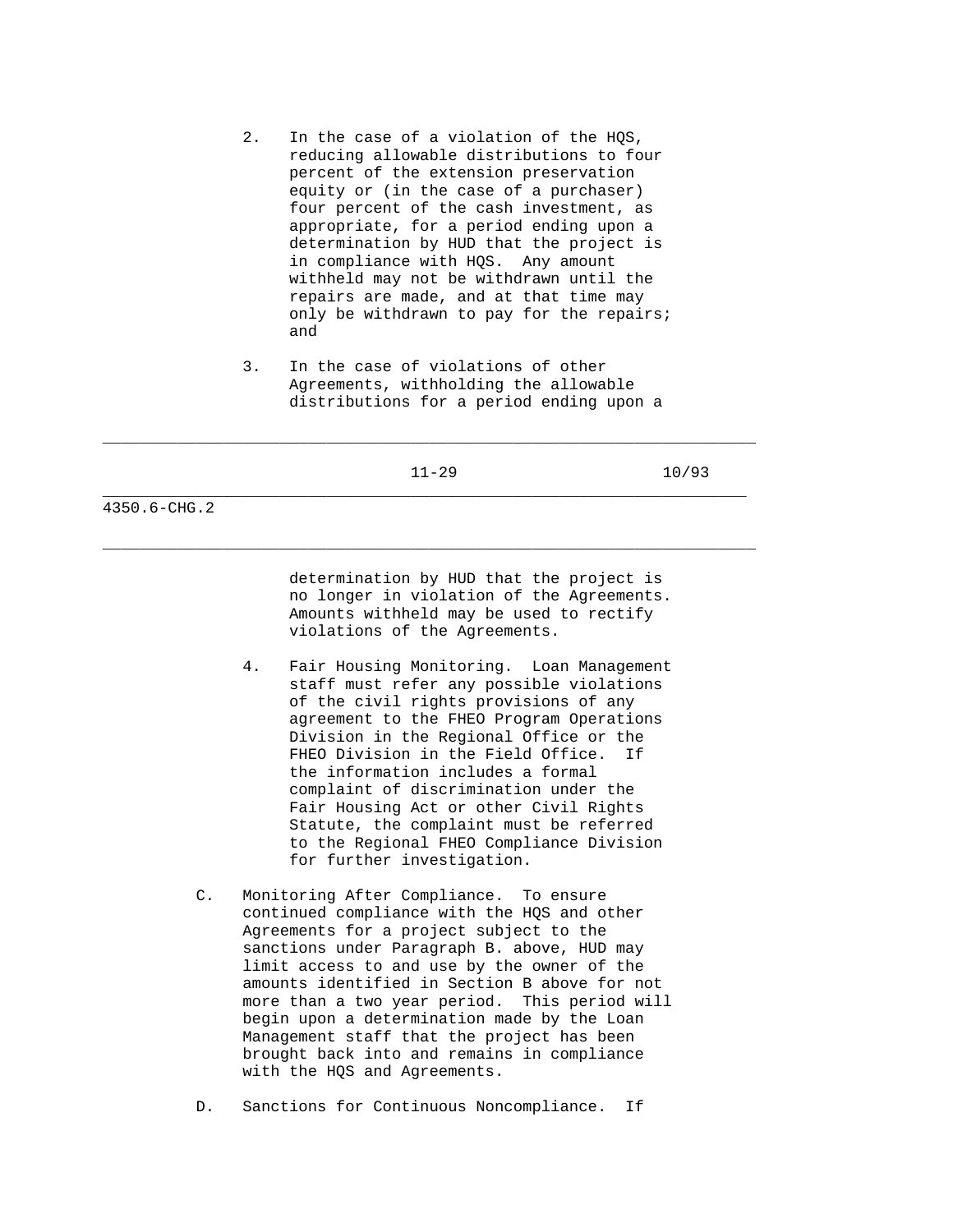Loan Management staff determine, upon inspection or investigation, that the owner has failed to comply with the HQS or other Agreements for two consecutive years, they may, upon notification to the owner of the noncompliance, take one or more of the following actions:

 1. Subject to the availability of appropriations, provide assistance in the form of Section 8 vouchers or certificates for any tenant eligible for such assistance who desires to terminate occupancy in the project. For each Section 8 voucher or certificate provided, the Loan Management Branch may, notwithstanding any other law or contract for rental assistance, reduce the provision of Section 8 project-based

10/93 11-30 \_\_\_\_\_\_\_\_\_\_\_\_\_\_\_\_\_\_\_\_\_\_\_\_\_\_\_\_\_\_\_\_\_\_\_\_\_\_\_\_\_\_\_\_\_\_\_\_\_\_\_\_\_\_\_\_\_\_\_\_\_\_\_\_\_\_\_\_\_

\_\_\_\_\_\_\_\_\_\_\_\_\_\_\_\_\_\_\_\_\_\_\_\_\_\_\_\_\_\_\_\_\_\_\_\_\_\_\_\_\_\_\_\_\_\_\_\_\_\_\_\_\_\_\_\_\_\_\_\_\_\_\_\_\_\_\_\_\_\_

\_\_\_\_\_\_\_\_\_\_\_\_\_\_\_\_\_\_\_\_\_\_\_\_\_\_\_\_\_\_\_\_\_\_\_\_\_\_\_\_\_\_\_\_\_\_\_\_\_\_\_\_\_\_\_\_\_\_\_\_\_\_\_\_\_\_\_\_\_\_

4350.6-CHG.2

 assistance by one unit, in accordance with HUD Handbook 4350.2, Section 8 Loan Management Set Aside, Appendix 6. Reduction of the Section 8 assistance does not release the owner from the obligation to rent to tenants in the proportions shown on the tenant profile in accordance with Paragraph 8-17.F. or permit the owner to charge very low- or low-income tenants more than they would have paid under the Section 8 TTP formula.

- 2. Direct the mortgagee to declare all equity and rehabilitation loans to be in default and accelerate the maturity dates of the loans. In the case of loans provided by HUD, including Flexible Subsidy loans, declare, them to be in default and accelerate the maturity date of the loans; and
- 3. Suspend payments under, or terminate any contract for Section 8 project-based rental assistance. Taking such action does not constitute abrogation of the Use Agreement on HUD's part and therefore, does not allow the owner to prepay.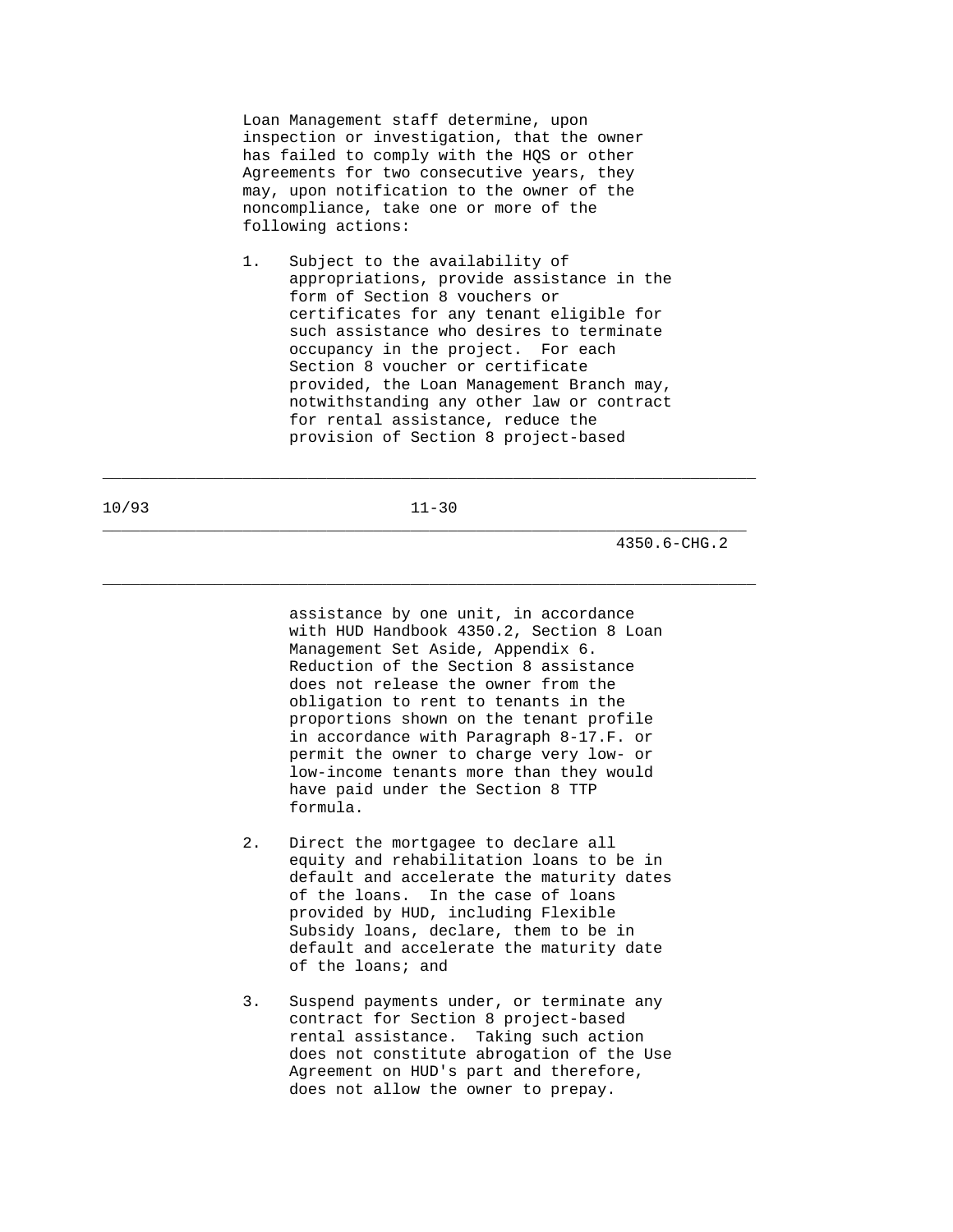- E. Other Sanctions. HUD may take any other action, authorized by the law or the project's Amended Regulatory Agreement or Use Agreement, to ensure that the project is brought into compliance with all Agreements and with HQS or with other requirements pertaining to the condition of the project.
- 11-14. Sale by a Priority Purchaser to a Non-Priority Purchaser. In the case of a voluntary sale, if a priority purchaser becomes affiliated with or transfers the project to a non-priority purchaser within ten years of approval of a POA, HUD may seek reimbursement of assistance from the priority purchaser. This reimbursement will be in the amount that represents the difference between the assistance actually provided and the amount the non-priority purchaser would have received.

\_\_\_\_\_\_\_\_\_\_\_\_\_\_\_\_\_\_\_\_\_\_\_\_\_\_\_\_\_\_\_\_\_\_\_\_\_\_\_\_\_\_\_\_\_\_\_\_\_\_\_\_\_\_\_\_\_\_\_\_\_\_\_\_\_\_\_\_\_\_

\_\_\_\_\_\_\_\_\_\_\_\_\_\_\_\_\_\_\_\_\_\_\_\_\_\_\_\_\_\_\_\_\_\_\_\_\_\_\_\_\_\_\_\_\_\_\_\_\_\_\_\_\_\_\_\_\_\_\_\_\_\_\_\_\_\_\_\_\_\_

- 11-15. Partially Assisted Projects. In several states, there are Section 236, State Agency, non-insured projects with blended rate mortgages where only a portion of the units are subsidized. In these projects, rents for the proportion of the project which is subsidized may not be used to help pay any expenses for the unsubsidized portion of the project.
	- A. In partially assisted projects, Loan Management staff and the owner must be certain that only an appropriate portion of the project budget is allocated to subsidized units. Loan Management staff must closely examine the project's PPR at POA approval and at the time of any rent increase in which the PPR determined by the OCAF is appealed to ensure that only expenses attributable to the subsidized portion are allowed.
	- B. Unless otherwise specified in approved documents, the ratio of subsidized units of each size and type must be the same as the ratio of subsidized units in the entire project.
	- C. The owner may use a variety of methods to present the budget, including separating the subsidized and unsubsidized portions of the budget into two budgets or proportionately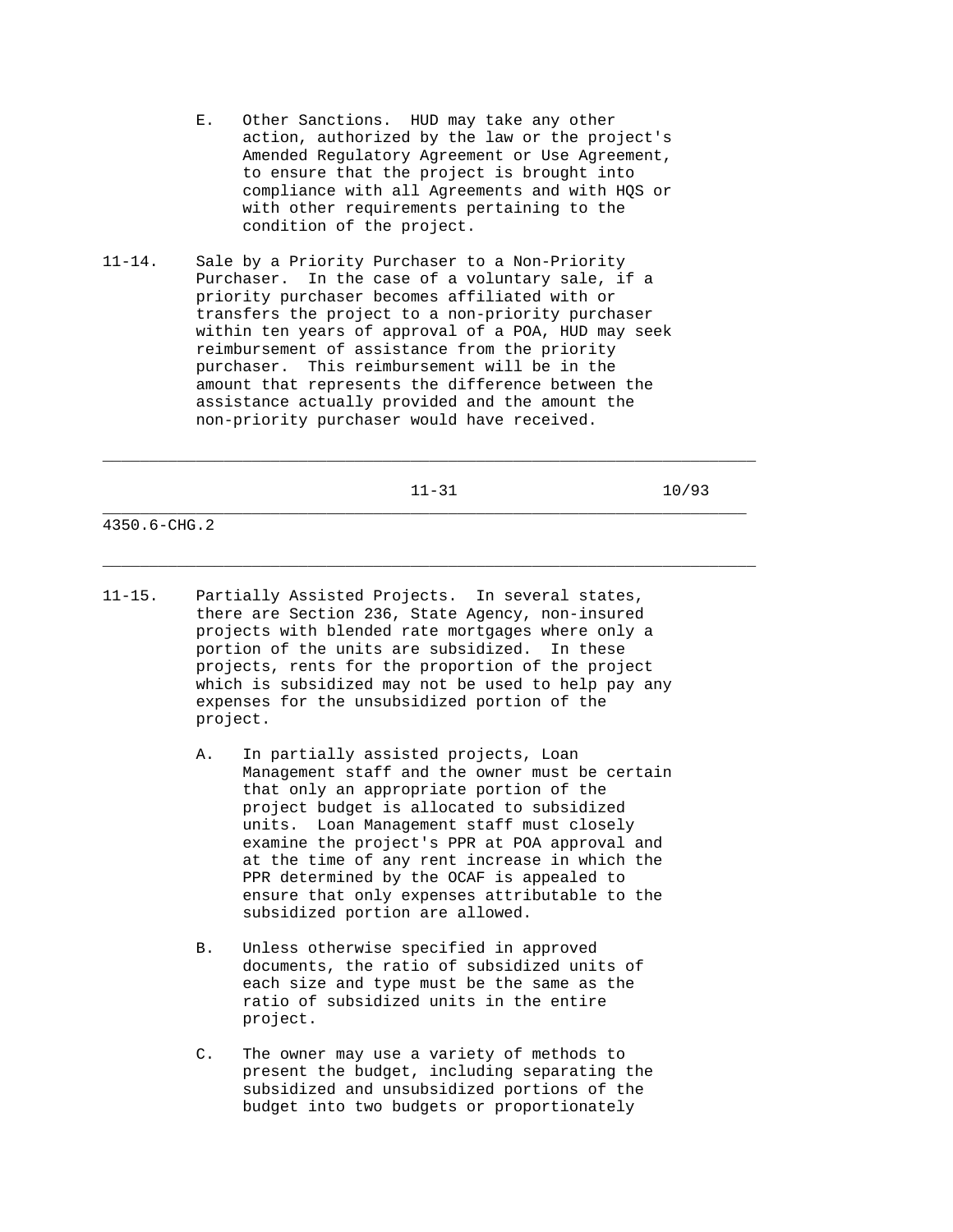allocating a single budget between subsidized and unsubsidized units. Loan Management staff must be certain that proper allocation of expenses has taken place.

- D. The projected rent for moderate-income tenants in the subsidized portion of the project must be subtracted from the PPR allocated to the subsidized portion. Section 8 Gross Rents will be used to make up the difference for that portion of the project only. In no case may Section 8 rents be used to subsidize shortfalls in rents in the unsubsidized portion of the project.
- E. Loan Management staff should contact the Preservation Division with questions concerning review of budgets in unique circumstances.

10/93 11-32 \_\_\_\_\_\_\_\_\_\_\_\_\_\_\_\_\_\_\_\_\_\_\_\_\_\_\_\_\_\_\_\_\_\_\_\_\_\_\_\_\_\_\_\_\_\_\_\_\_\_\_\_\_\_\_\_\_\_\_\_\_\_\_\_\_\_\_\_\_

\_\_\_\_\_\_\_\_\_\_\_\_\_\_\_\_\_\_\_\_\_\_\_\_\_\_\_\_\_\_\_\_\_\_\_\_\_\_\_\_\_\_\_\_\_\_\_\_\_\_\_\_\_\_\_\_\_\_\_\_\_\_\_\_\_\_\_\_\_\_

\_\_\_\_\_\_\_\_\_\_\_\_\_\_\_\_\_\_\_\_\_\_\_\_\_\_\_\_\_\_\_\_\_\_\_\_\_\_\_\_\_\_\_\_\_\_\_\_\_\_\_\_\_\_\_\_\_\_\_\_\_\_\_\_\_\_\_\_\_\_

- 11-16. Projects with Commercial Space. In projects where there is commercial space, rents for the subsidized units may not be used to pay any expenses for the commercial space.
	- A. The Loan Management staff and the owner must be certain that only the appropriate portion of the project budget is allocated to rental units. The Loan Management staff must closely examine the project's PPR at POA approval and at the time of any rent increase in which the PPR determined by the OCAF is appealed to ensure that only expenses attributable to the subsidized rental units are allowed.
	- B. The owner must separate any income and expenses for the commercial space. The Loan Management staff must be certain that proper allocation of expenses has taken place. It may be necessary for some expenses (e.g., administrative and utilities) to be allocated proportionately.
	- C. In no case may tenant-paid rents or HUD-paid Section 8 rents be used to subsidize shortfalls in commercial income to cover the costs of operating the commercial space.
	- D. Loan Management staff should contact the